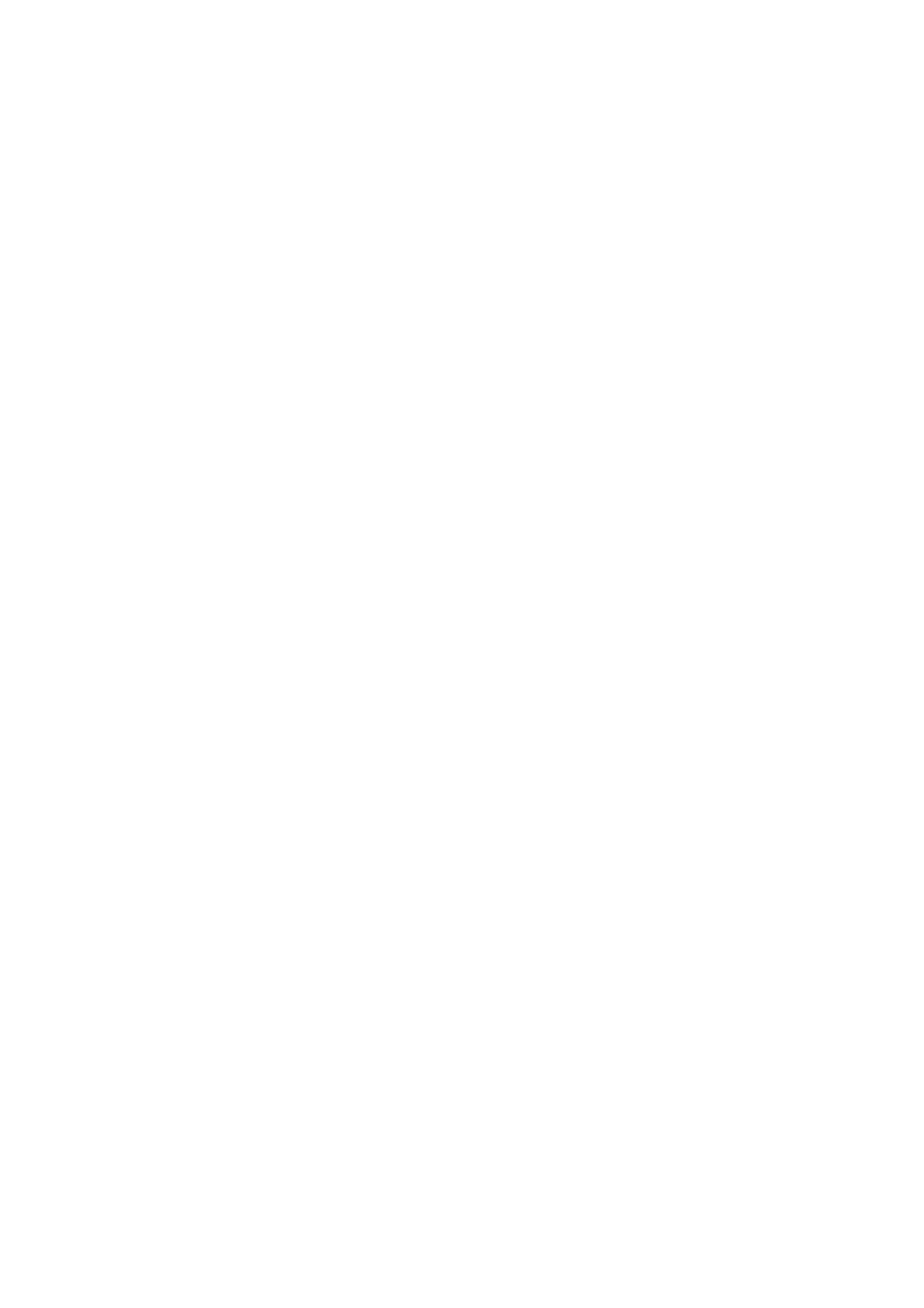# Foreword

The product of Waste water treatment are valuable sources of water, nutrients and energy. To support the Emirate's sustainable development goals waste water should be recycled not only in the major urban areas of the country but also in the rural areas. The current practice of septic tanks in combination with soak away not only wasting the high value resource of water but creating also a health risk for the population (sewage spills, ground water pollution). As the transportation of sewage from remote areas to central treatment plants causes negative impact on the environment (air pollution by trucks) or is economically inviable (construction of long sewer network) decentralized sewage treatment systems are the solution.

If space is available reed bed treatment systems are the most reliable, longest lasting, lowest energy consuming and most easy to operate decentralized waste water treatment system and give the chance to treat and reuse waste water even in the most remote areas of the U.A.E. in a sustainable way.

A positive side effect of the reed beds is the creation of a green area acting as wildlife habitat and green belt.

Several guidelines for the design and construction of reed beds are already available from various countries, but those guidelines focus on the treatment of waste water for the purpose of safe discharge into a receiving water body and not for the direct reuse for irrigation. To match with the high standards of irrigation water in the U.A.E. an advanced design is required which is given with this guideline.

# Author

This guideline was developed by Dipl.-Ing. (FH) Wolfram Sievert. Any comments and suggestions to be send to Wolfram Sievert: wolfram@sievertconsult.de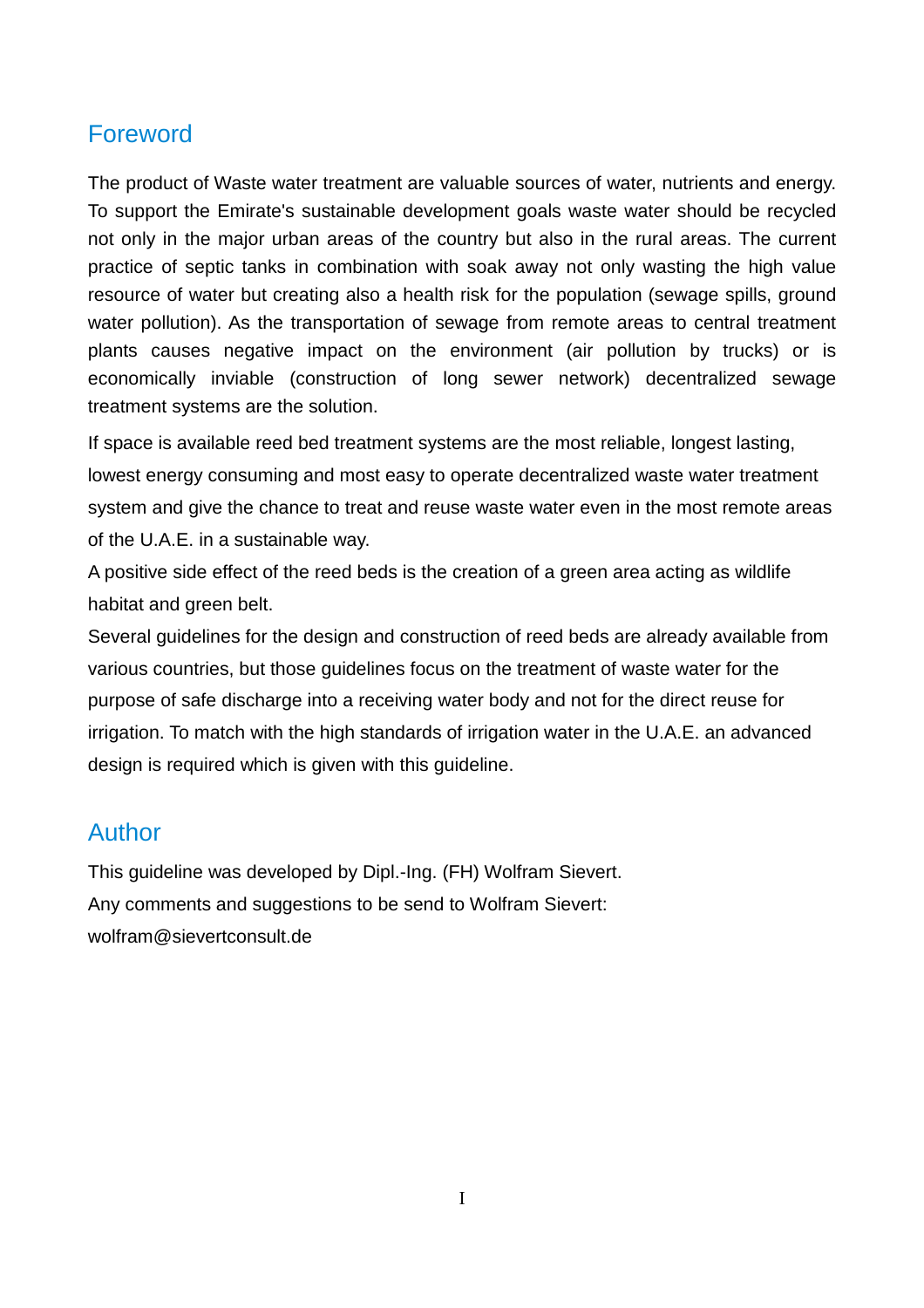# List of revisions

| <b>Revision</b> | Date Prepared by: Checked by: approved Issued to: |  |             |
|-----------------|---------------------------------------------------|--|-------------|
| 1.0             | July 2015 Wolfram Sievert                         |  | Publication |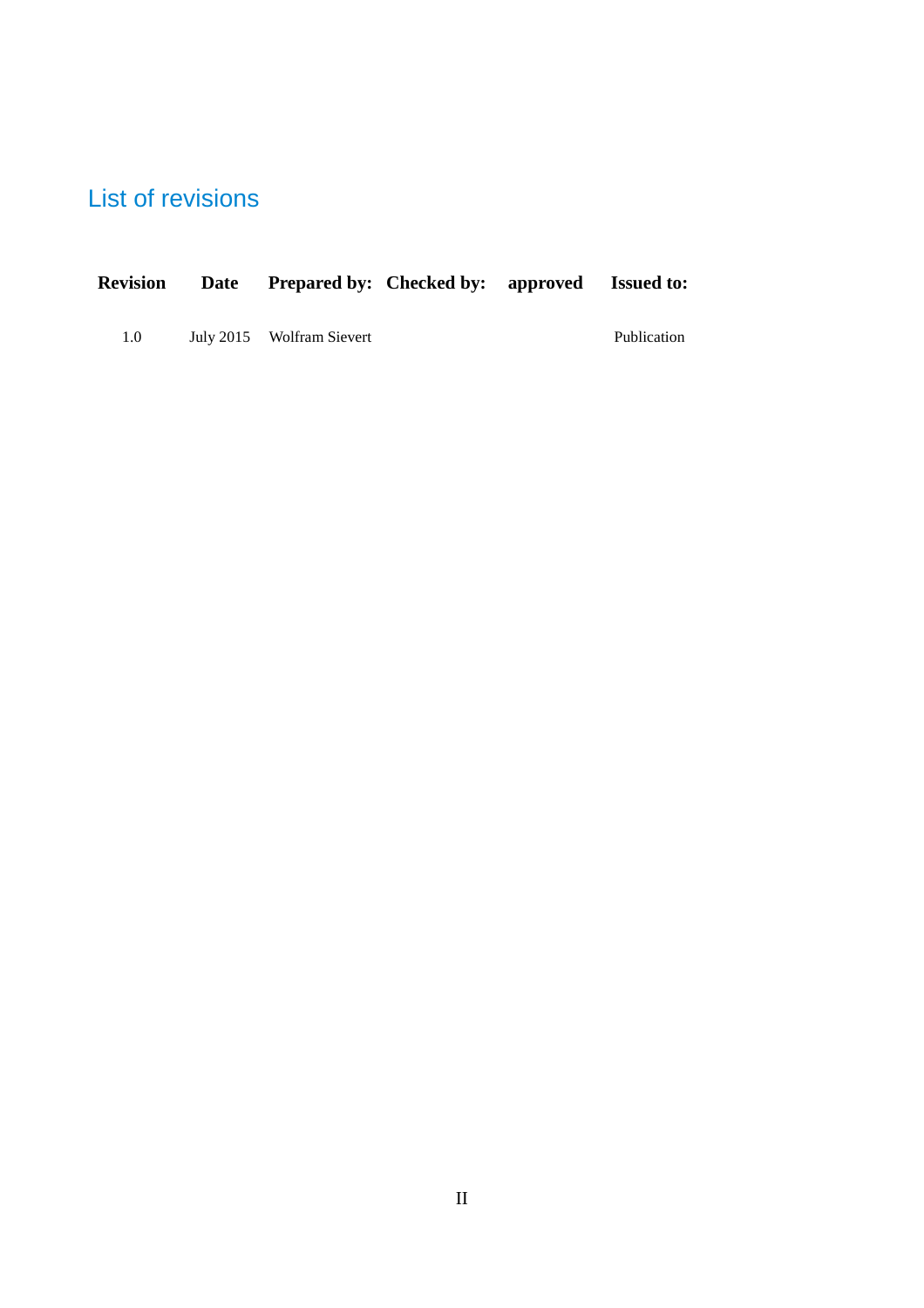# **Table of contents**

| . 14 |
|------|
|      |
|      |
|      |
|      |
|      |
| 5.3. |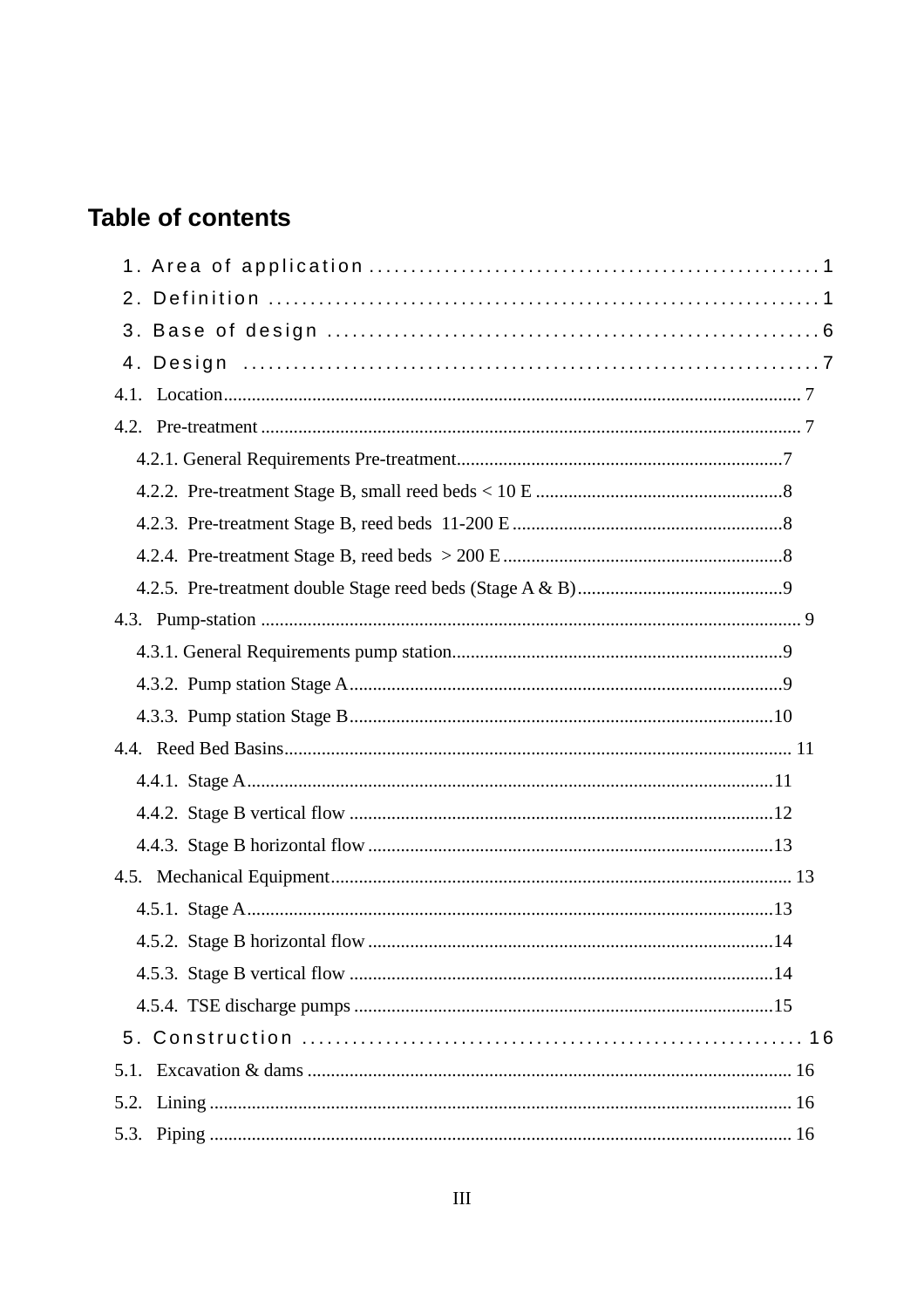#### User Notice

This guideline is the result of honorary, technical-scientific / economic collaboration and based on the experience with over 20 reed beds in the U.A.E. over the last 10 years. Anyone is free to use the worksheet. An obligation to use can, however, from laws or regulations, contractual or other legal reason arise. .-

This Standard is an important, but not the only source for professional natural waste water treatment solutions.

With its application no one avoids responsibility for his own actions. This is especially true for the proper handling of the indicated margins in the guideline.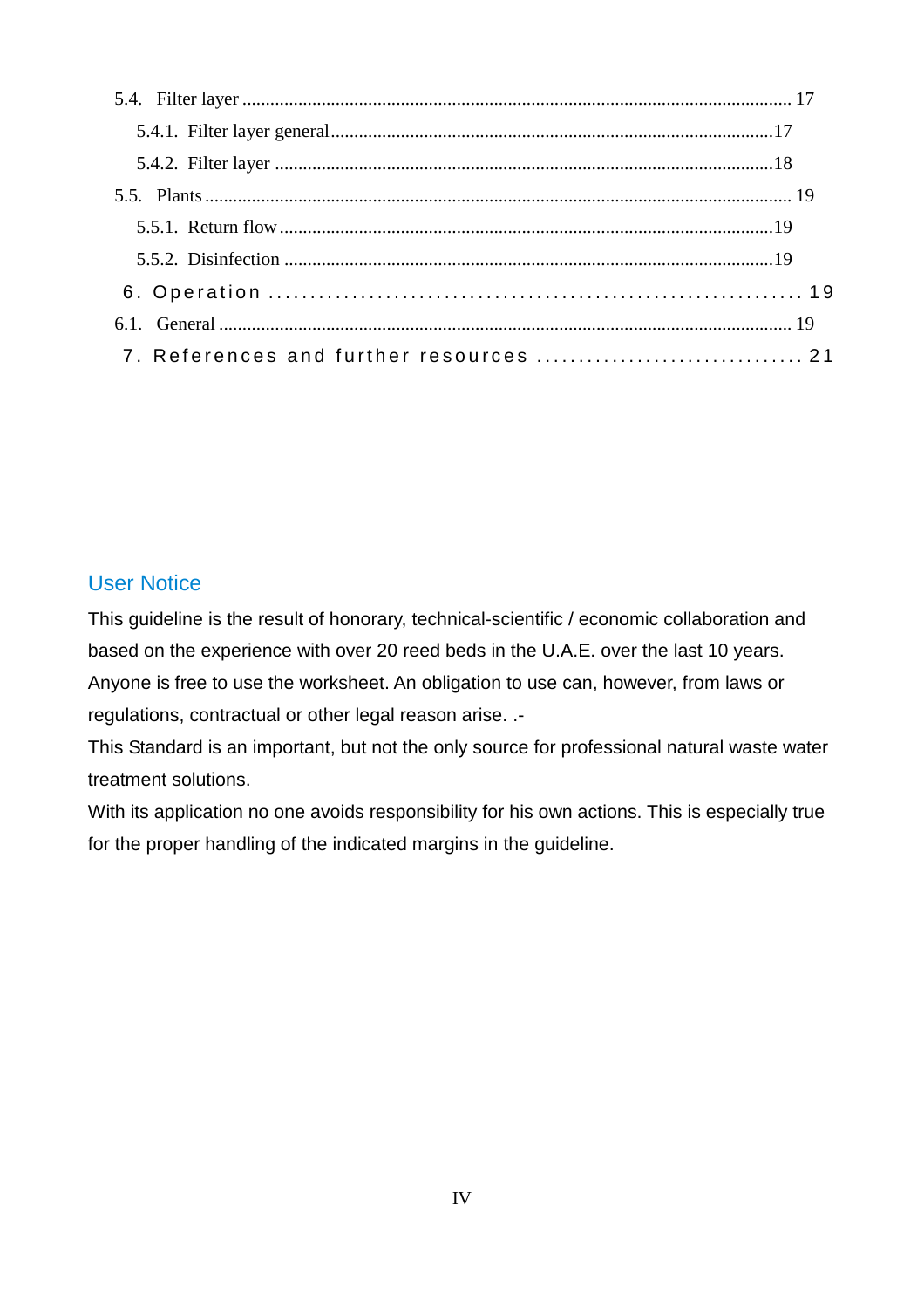# **1. Area of application**

This guideline gives a common base for the design, construction and operation of reed beds in the U.A.E. for the treatment of domestic sewage for the reuse of irrigation.

Reed Beds can also be specified as horizontal or vertical subsurface flow wetlands.

 The range of application can vary from a single house up to several thousand inhabitants. The limit is only the investment cost compared to conventional treatment plants, as the costs per capita of reed beds increase nearly linear compared to conventional plants where the costs per capita decrease with the size of the plant.

This guideline is not for the treatment of industrial sewage, storm water, surplus sludge, the concept of sewage reed irrigation fields and surface flow wetlands.

## **2. Definition**

**Reed Beds** according to this guideline are constructed wetlands with vertical or horizontal subsurface flow through a lined gravel/sand bed filter planted with reeds (Phragmites communis synonym australis). The sewage can be either only mechanically or biologically pre-treated or even raw. Depending on the chosen pre-treatment the reed bed system is either a single (only Stage B) or double stage system (Stage A and B).

If **raw sewage** is distributed on the reed beds a double stage system is used. The first step **(Stage A)**, is used to filter the suspended solids from the water which will accumulate on the surface of the planted filter layer and as well as a first biological step. The pretreatment before the Stage A reed bed basins in this case is only a grinder pump station with a volume of around 1/6 of the daily flow. There is no need for buffer or septic tanks, therefore the maintenance and odour nuisance is reduced to an absolute minimum.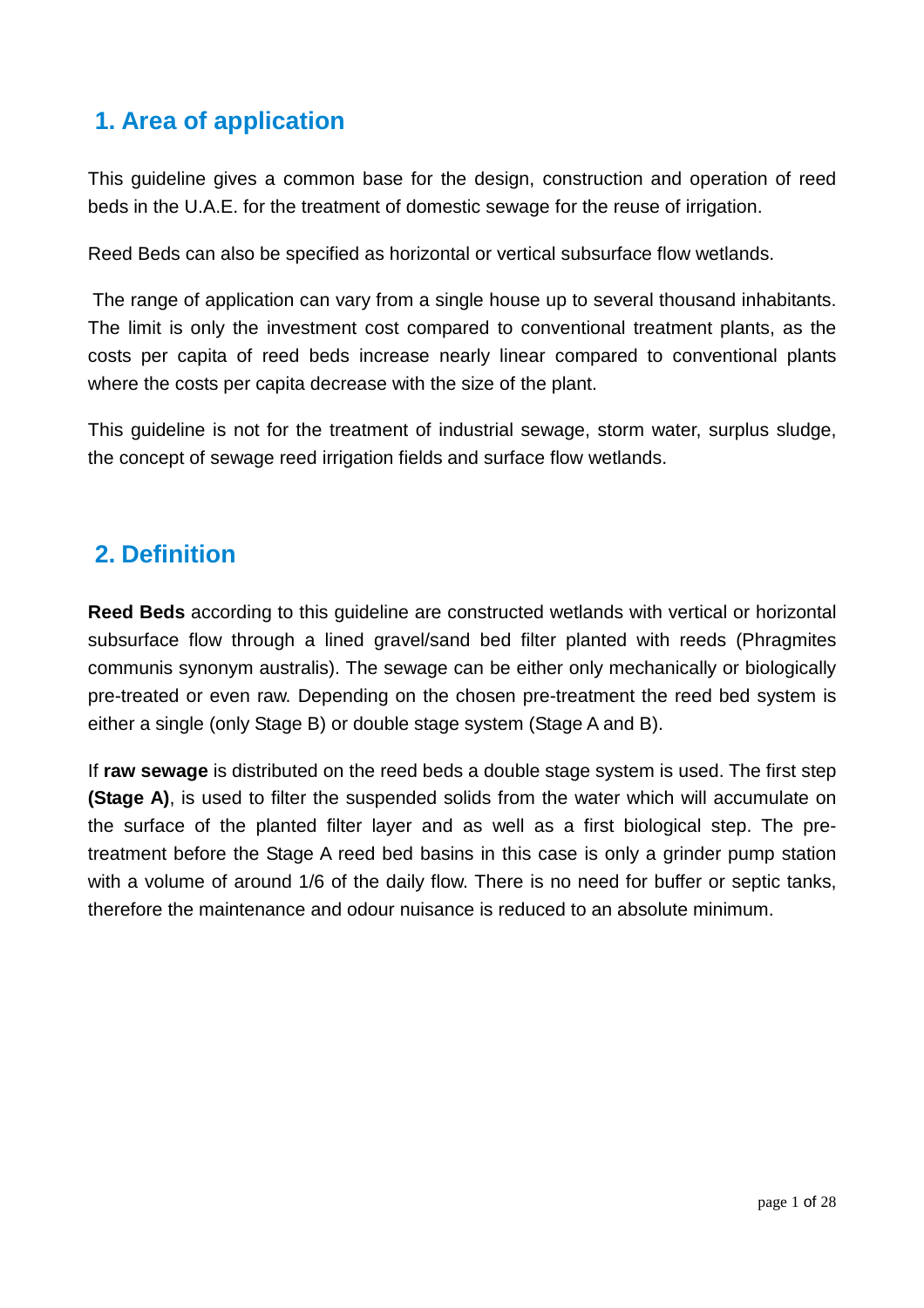

Pre-treatment of raw wastewater in the stage A (source: Molle et al., 2005). Wastewater flows out of the end of the distribution pipes.

The closed reed vegetation cover on the Stage A filter improves by shading and insulating the ground-level micro-climate. A continuous feed of stray wide-meshed vegetation residues mixed with the grinded solids of the sewage form on top of the sand filter layer an aboveground "spatial filter" which act as additional filter and protects the below sand filter from blocking.

The reed plants grow through the overlying organic solids on the surface and develop numerous roots and shoots in the substrate. This leads to a forced dewatering, drying, aeration and mineralization of the organic solids. The organic solids volume declines to about 10 % of the initial volume. The filter bed and the accumulated solids are kept unblocked due to the continuous growth of rhizomes and stems from the plants, which also increase the permeability of the deeper solid layers. This sedimentation stage (Stage A) works for a period of 25 to 40 years without solids removal. During this period the solid layer increases slowly to a thickness of up to 0.5m. The resulting product of the sedimentation, dewatering and mineralization is an earthy organic material (like peat). This solid humus can be used for further composting, for fertilisation, for thermal recycling, for recultivation, gardening and landscaping.

The outflow of the sedimentation stage is then further biological treated in a second stage reed bed (Stage B). The Stage B can also be used independent from Stage A to treat the outflow of a technical pre-treatment stage like a septic tank, fine filter, SBR or UASB.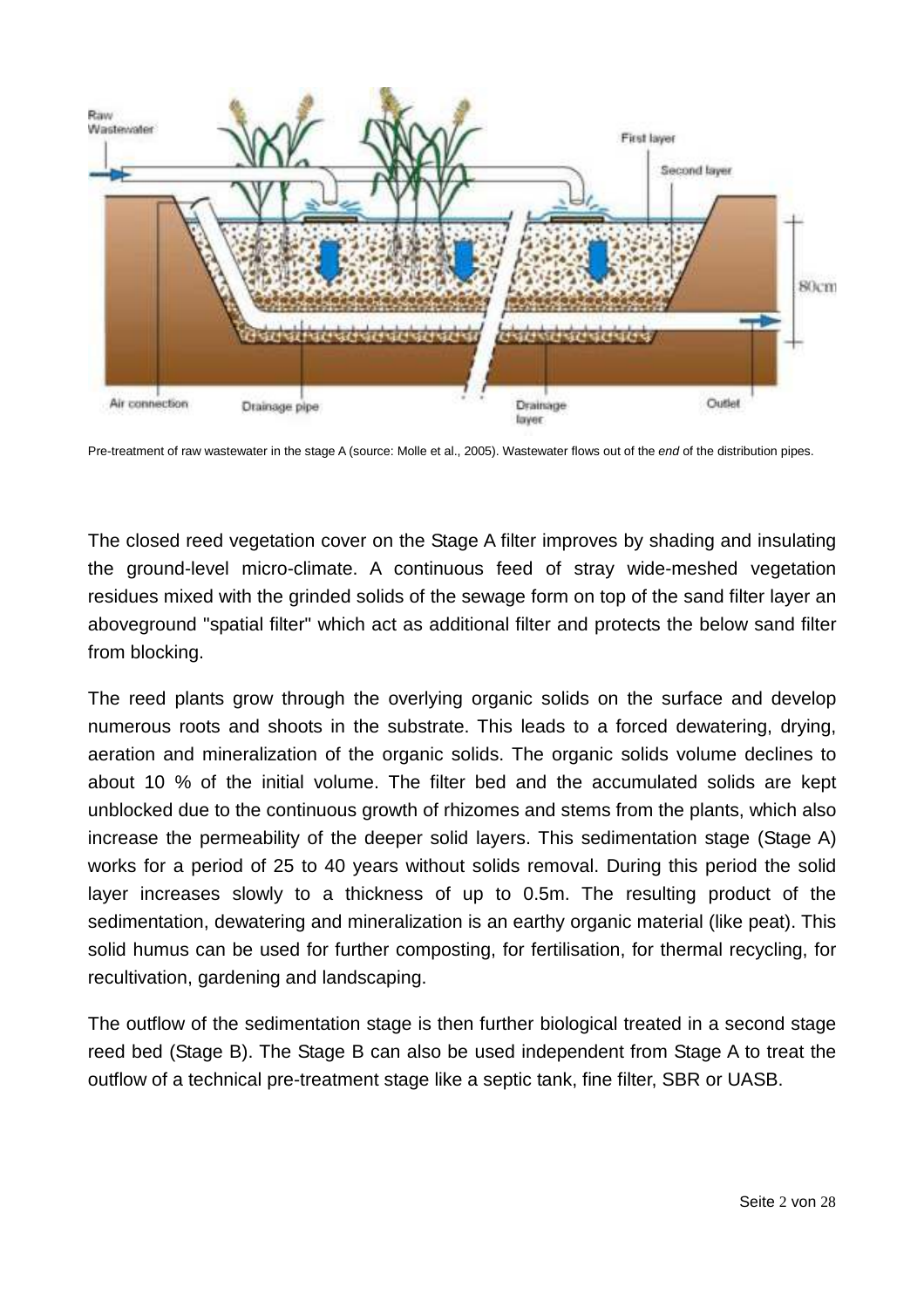

**Schematic cross-section of a vertical flow reed bed (source: Morel and Diener, 2006). The middle layer of coarse sand typically has a height of 60 cm**

**The Stage B** is the main biological treatment step of a reed bed treatment system. It is charged with pre-treated sewage. The pre-treatment are either Stage A filtration and mineralization reed basins or a conventional mechanically/biological pre-treatment, like septic tanks. The biological reed bed treatment step (Stage B) combines aerobic and anaerobic decomposition processes in a substratum layer. The polyethylene lined and refilled basins are planted with sewage adapted helophytes (Phragmites communis). The waste water percolates the filter substrate vertically or horizontally to the bottom drains. Besides the microbial and fungal decomposition of organic matter and pollutants in the rooted substrate matrix, chemical and physical precipitation, adsorption and filter processes occur. Some of the waste water nitrogen is released out of the artificial ecosystem as nitrogenous gases (denitrification).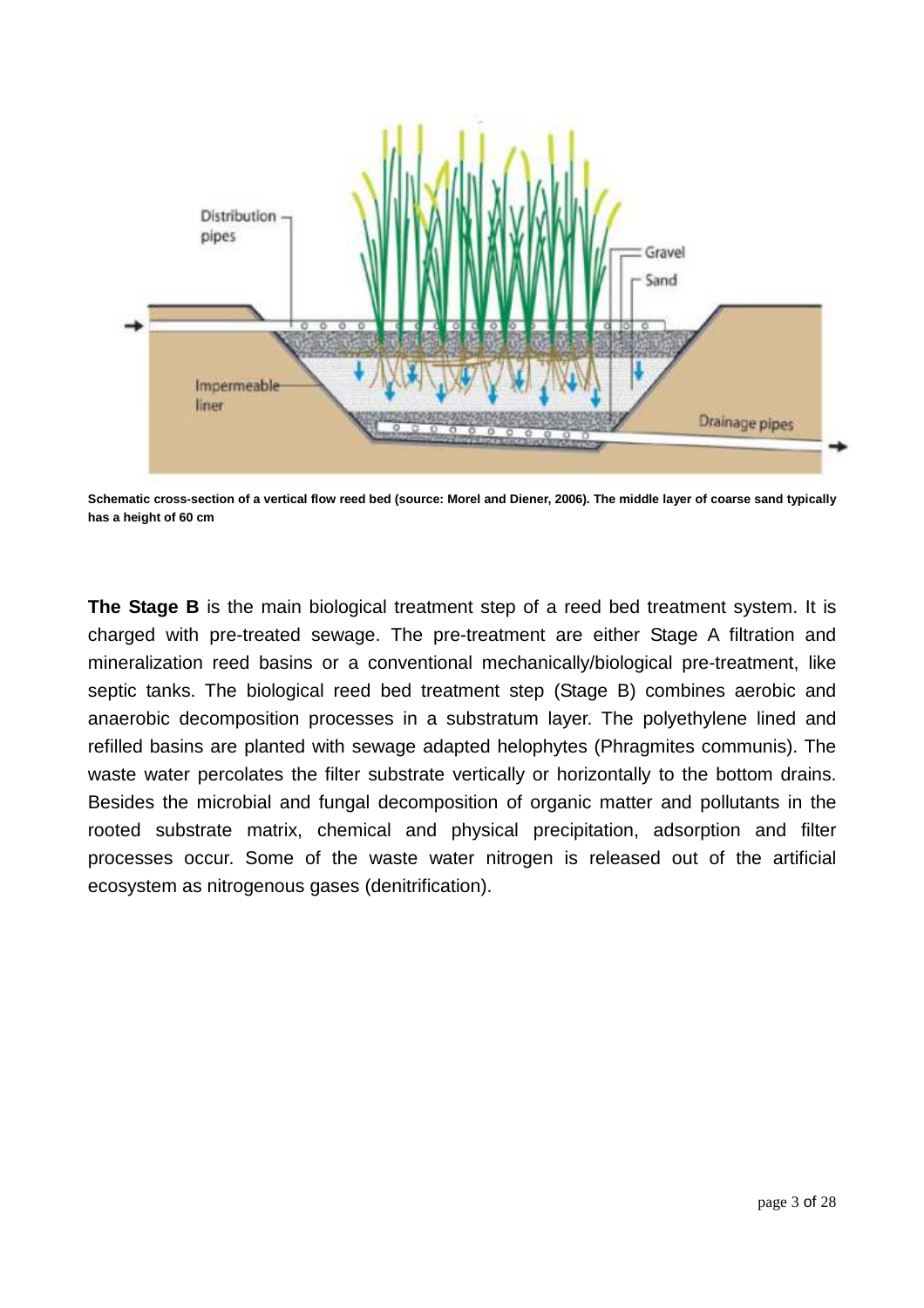

Schematic cross-section of a HFB (source: Morel and Diener, 2006).

Through intermittent loading of the reed beds a radical change of oxygen regime is achieved. After water saturation by feeding with the distribution system a drainage network at the base collects the purified water. The pore space of the substrate is refilled with air thus enabling aerobic decomposition processes. Another part of oxygen transfer into the rhizosphere happens through a special helophyte tissue in the plant stems and roots (aerenchym) from the air.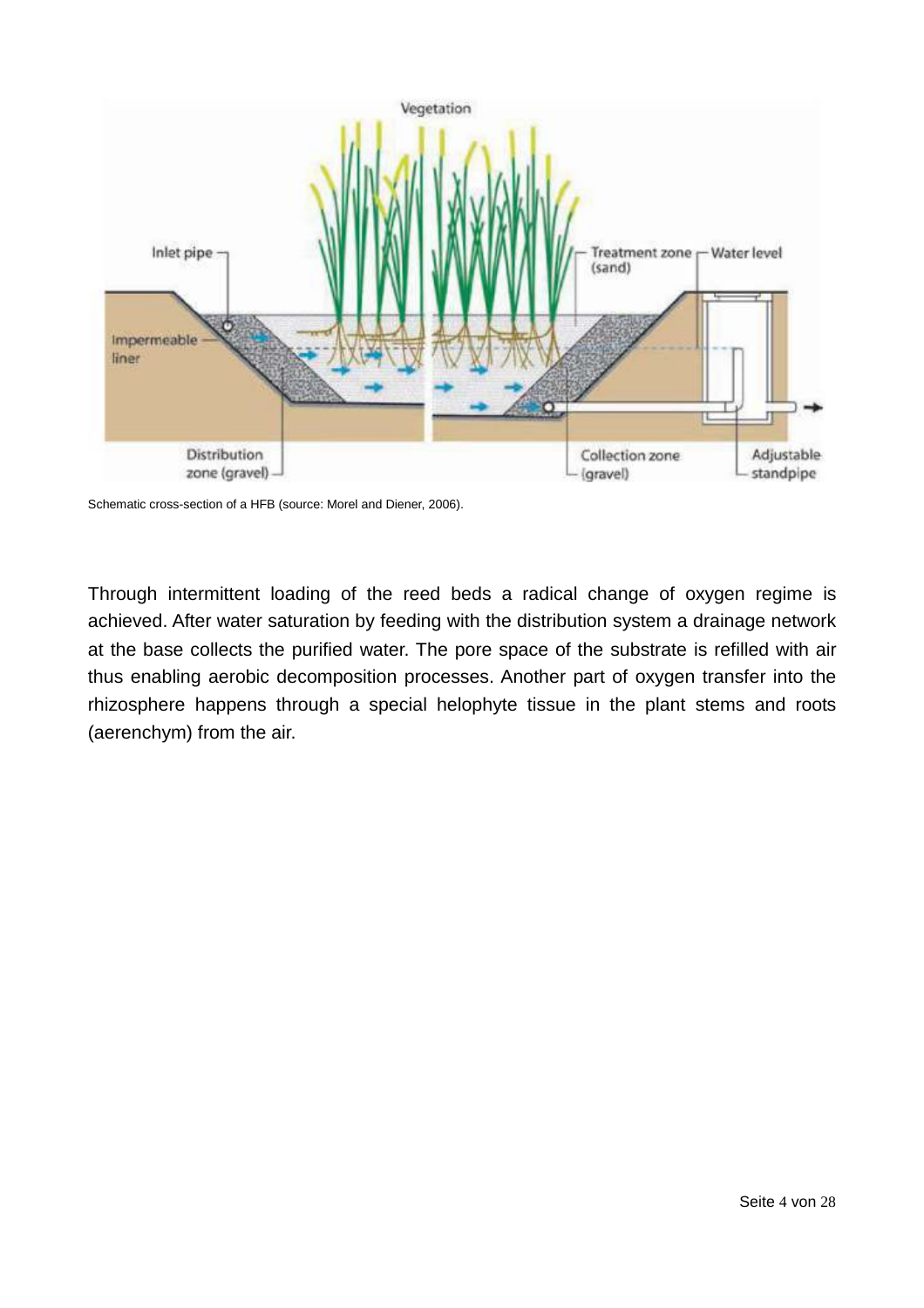#### List of Abbreviations:

| A                       | m <sup>2</sup> | effective infiltration area                                             | <b>n</b> <sub>BBO</sub> |                                             | Number of basins<br>to be charged wit<br>water at the same t |
|-------------------------|----------------|-------------------------------------------------------------------------|-------------------------|---------------------------------------------|--------------------------------------------------------------|
| $A_{A}$                 | m <sup>2</sup> | effective<br>infiltration<br>area<br>Stage A                            | N <sub>ges</sub>        | mg/l                                        | <b>Total Nitrogen</b>                                        |
| $A_{B}$                 | m <sup>2</sup> | infiltration<br>effective<br>area<br>Stage B                            | <b>TSS</b>              | mg/l                                        | Total suspended so                                           |
| $A_{BO}$ m <sup>2</sup> |                | effective<br>infiltration<br>area<br>Stage B under operation<br>at once | Q                       | $m^3/h$ I/s                                 | Waste water volum                                            |
| BO<br>D                 |                | mg/l Biological<br>Oxygen<br>Demand                                     | $Q_{PA}$                | m <sup>3</sup> /h<br>$\mathsf{U}\mathsf{s}$ | Flow capacity pum<br>A                                       |
| CO<br>D                 |                | mg/l Chemcial<br>Oxygen<br>Demand                                       | $Q_D$                   | $m^3/d$                                     | Daily sewage flow                                            |
| D                       | cm             | Thickness of drain layer                                                | <b>RV</b>               | %                                           | <b>Return Flow value</b>                                     |
| $d_{10}$                | mm             | Particle size, below which<br>10% of the particles are<br>located       | S                       | cm                                          | Thickness of effect<br>layer                                 |
| $d_{60}$                | mm             | Particle size, below which<br>60% of the particles are<br>located       | <b>TSS</b>              | mg/l                                        | Total suspended so                                           |
| PE <sub>B</sub> E<br>OD |                | Population<br>equivalent<br>according to BOD                            | <b>TDS</b>              | mg/l                                        | Total dissolved soli                                         |
| $k_f$                   | m/s            | hydraulic conductivity                                                  | $V_{PstA}$              | m <sup>3</sup>                              | Wet Volume Pump<br>A                                         |
| L                       | m              | Length of horizontal reed<br>bed                                        | $\rm V_{PstB}$          | m <sup>3</sup>                              | Wet Volume Pump<br>B                                         |
| n <sub>BA</sub>         |                | Number of basins Stage A                                                | $V_{ST}$                | m <sup>3</sup>                              | Volume septic tank                                           |

| A                              | m <sup>2</sup> | effective infiltration area                                             | <b>NBBO</b>       |                                              | Number of basins Stage B<br>to be charged with waste<br>water at the same time |
|--------------------------------|----------------|-------------------------------------------------------------------------|-------------------|----------------------------------------------|--------------------------------------------------------------------------------|
| $\mathsf{A}_\mathsf{A}$        | m <sup>2</sup> | infiltration<br>effective<br>area<br>Stage A                            | N <sub>ges</sub>  | mg/l                                         | <b>Total Nitrogen</b>                                                          |
| Aв                             | m <sup>2</sup> | infiltration<br>effective<br>area<br>Stage B                            | <b>TSS</b>        | mg/l                                         | <b>Total suspended solids</b>                                                  |
| A <sub>BO</sub> m <sup>2</sup> |                | effective<br>infiltration<br>area<br>Stage B under operation<br>at once | Q                 | $m^3/h$ $l/s$                                | Waste water volume flow                                                        |
| ВO<br>D                        | mg/l           | <b>Biological</b><br>Oxygen<br>Demand                                   | $Q_{PA}$          | m <sup>3</sup> /h<br>$\mathsf{l}/\mathsf{s}$ | Flow capacity pump stage<br>A                                                  |
| CO<br>D                        | mg/l           | Chemcial<br>Oxygen<br>Demand                                            | $Q_{D}$           | $m^3/d$                                      | Daily sewage flow                                                              |
| D                              | cm             | Thickness of drain layer                                                | <b>RV</b>         | %                                            | <b>Return Flow value</b>                                                       |
| $\mathsf{d}_{\mathsf{10}}$     | mm             | Particle size, below which<br>10% of the particles are<br>located       | S                 | cm                                           | Thickness of effective filter<br>layer                                         |
| $\mathsf{d}_{60}$              | mm             | Particle size, below which<br>60% of the particles are<br>located       | <b>TSS</b>        | mg/l                                         | Total suspended solids                                                         |
| $PE_B E$<br>OD                 |                | Population<br>equivalent<br>according to BOD                            | <b>TDS</b>        | mg/l                                         | <b>Total dissolved solids</b>                                                  |
| $\mathsf{k}_{\mathsf{f}}$      | m/s            | hydraulic conductivity                                                  | $V_{PstA}$        | m <sup>3</sup>                               | Wet Volume Pump-station<br>A                                                   |
| L                              | m              | Length of horizontal reed<br>bed                                        | $V_{\text{PstB}}$ | m <sup>3</sup>                               | Wet Volume Pump-station<br>B                                                   |
| $n_{BA}$                       |                | Number of basins Stage A                                                | ${\rm V_{ST}}$    | m <sup>3</sup>                               | Volume septic tank                                                             |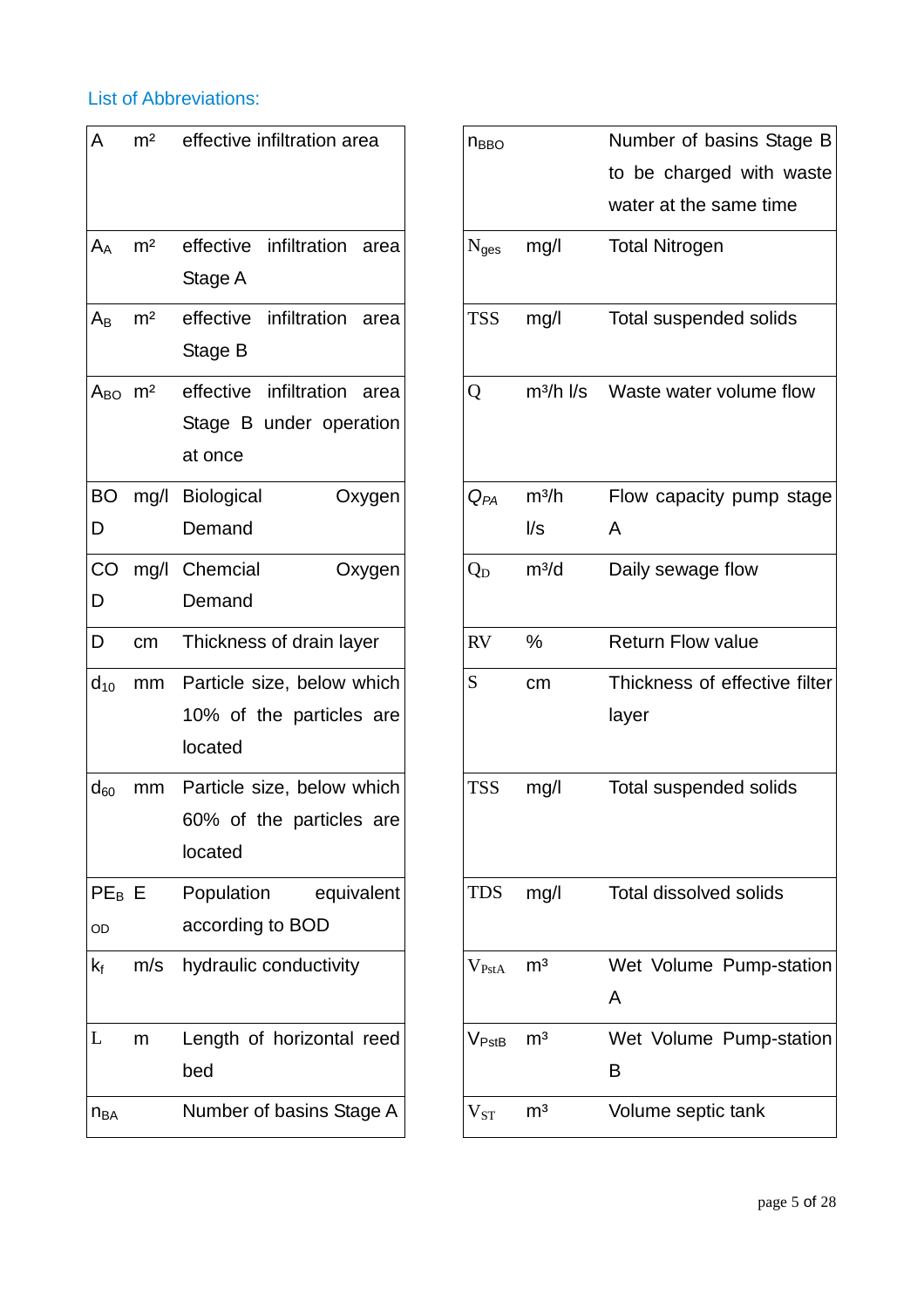| $n_{BA}$ | Number of basins Stage A | W <sub>S.d</sub> | $I/(E^*d)$ | specific          | wast |
|----------|--------------------------|------------------|------------|-------------------|------|
| $\circ$  | to be charged with waste |                  |            | production per pe |      |
|          | water at the same time   |                  |            |                   |      |
| $n_{BB}$ | Number of basins Stage B | $X_{Qmax}$       |            | Hourly peak flow  |      |

| W <sub>S,d</sub> | $I/(E^*d)$ | specific              | waste | water |
|------------------|------------|-----------------------|-------|-------|
|                  |            | production per person |       |       |
|                  |            |                       |       |       |
| $\rm X_{Omax}$   |            | Hourly peak flow      |       |       |
|                  |            |                       |       |       |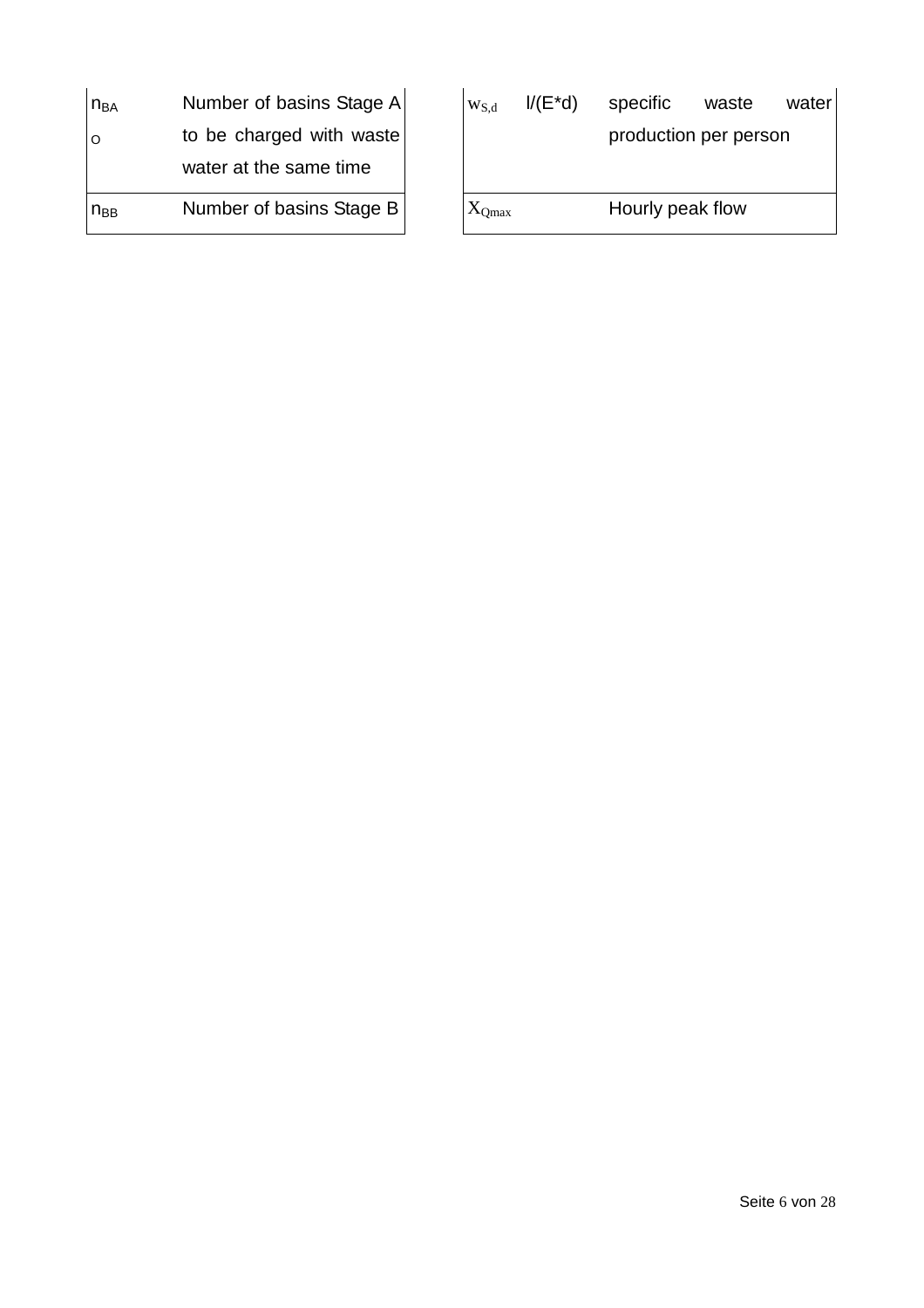# **3. Base of design**

If no measured values are available and no information given by the engineer the following characteristic of sewage can be used as base for the design:

| Parameter  | Raw       | after pre-treatment ( $\geq 2$ h retention time) |
|------------|-----------|--------------------------------------------------|
|            | sewage    |                                                  |
|            | $g/(E*d)$ | $g/(E*d)$                                        |
| <b>BOD</b> | 60        | 40                                               |
| <b>COD</b> | 120       | 80                                               |
| <b>TSS</b> | 70        | 25                                               |
| $NH_4-N$   | 13        | 12                                               |
| TP         | 3         | 2.7                                              |

Table 1: Capita specific waste water loads

Table 2: Design Flows (Design Guidelines ADSSC, Section 3)

| Development Type               | Occupancy rate             | <b>Average Daily Flow</b> |
|--------------------------------|----------------------------|---------------------------|
|                                | E                          | Litres/Head $w_{S,d}$     |
| Low Cost Residential           | $0 - 16$                   | 180                       |
| <b>Medium Cost Residential</b> | $0 - 16$                   | 225                       |
| <b>High Cost Residential</b>   | $0 - 16$                   | 275                       |
| Large Villas/Palaces           | $0 - 50$                   | 275                       |
| <b>High Rise</b>               | Number of flats $\times$ 5 | 275                       |
| Educational                    | Number of pupils + staff   | 70                        |
| Hospital 1                     | Number of beds + staff     | 350                       |
| Commercial                     | Number of staff/visitors   | 50                        |
| Mosques                        | Floor area m <sup>2</sup>  | 100                       |
| Wet Industry                   | Not applicable             | Varies to be advised      |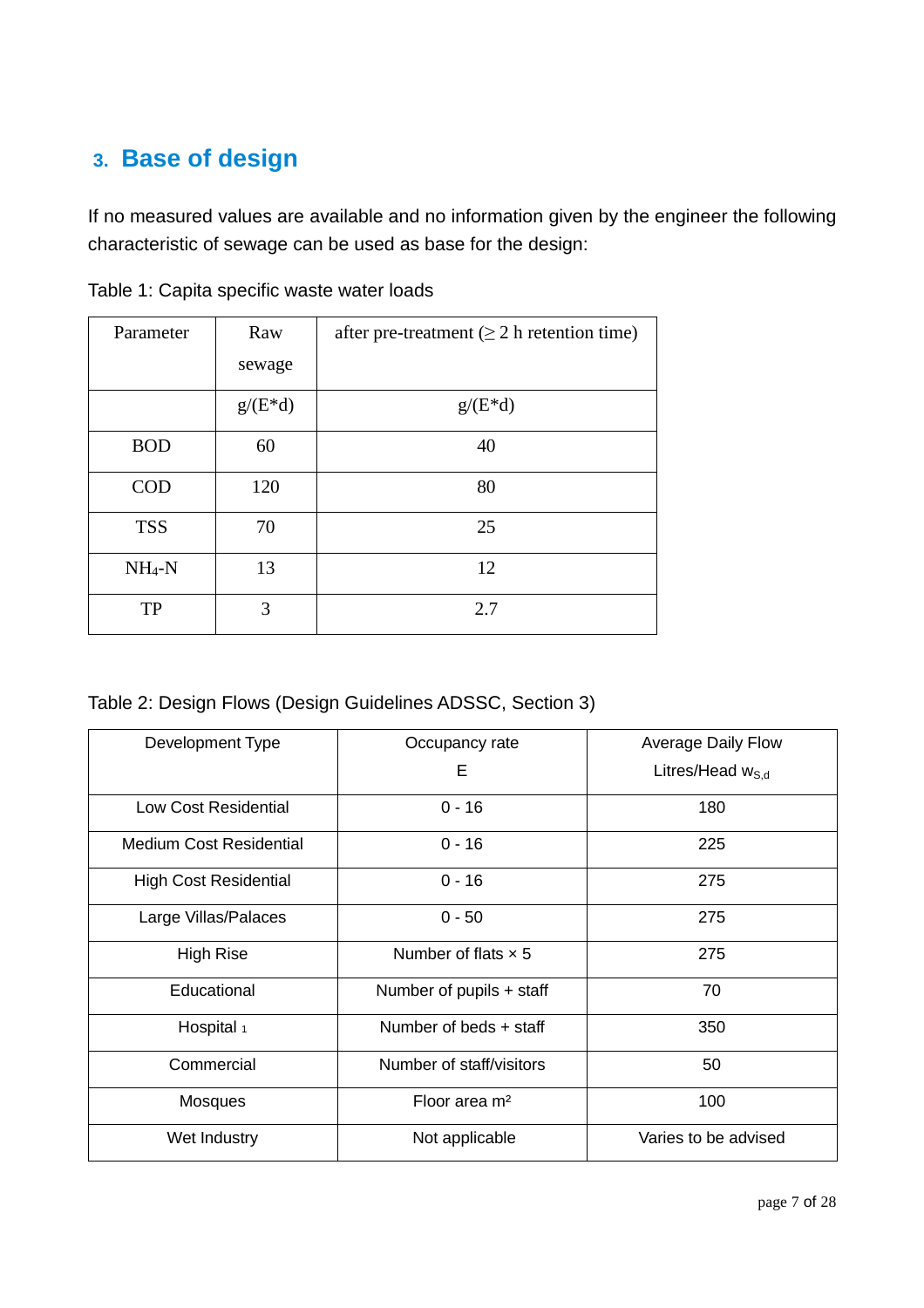| Dry Industry  | Number of staff     | 50 at 8 per $m2$               |
|---------------|---------------------|--------------------------------|
| Army Camps    | Number of occupants | 100                            |
| <b>Hotels</b> | Number of rooms     | 885 litres per room<br>per day |

1. Number of persons taken as twice the number of beds.

Peak flow:

The peak flow should be designed with a hourly peak flow value  $X_{Qmax}$  of 8h.

Example: 100 medium cost residential villas:  $Q = 100$  villas x 16 E x 225 l/(Exd) = 360,000 l/d = 360 m<sup>3</sup>/d Peak flow=  $Q / X_{\text{omax}} = 360 \text{ m}^3 / 8h = 45 \text{ m}^3/h = 12.5 \text{ l/s}$ 

# **4. Design**

#### **4.1. Location**

For small reed beds a distance of 10 m to 15 m from the nearest neighbouring occupied building is sufficient to avoid any odour nuisance. If approved by the owner any shorter distance is possible as well, as odour only appears at pumping to Stage A during start-up of the system (no reed plant covering) and during malfunctions (anaerobic conditions through overload). For larger reed bed systems the same distance to residential areas as for any other conventional STP should be chosen.

#### **4.2. Pre-treatment**

#### **4.2.1.General Requirements Pre-treatment**

If a single Stage B reed bed system is used a well functioning pre-treatment is required. The average yearly TSS content after the pre-treatment should be not more than 100 mg TSS/l.

To maintain this pre-treatment performance the accumulated sludge in the pre-treatment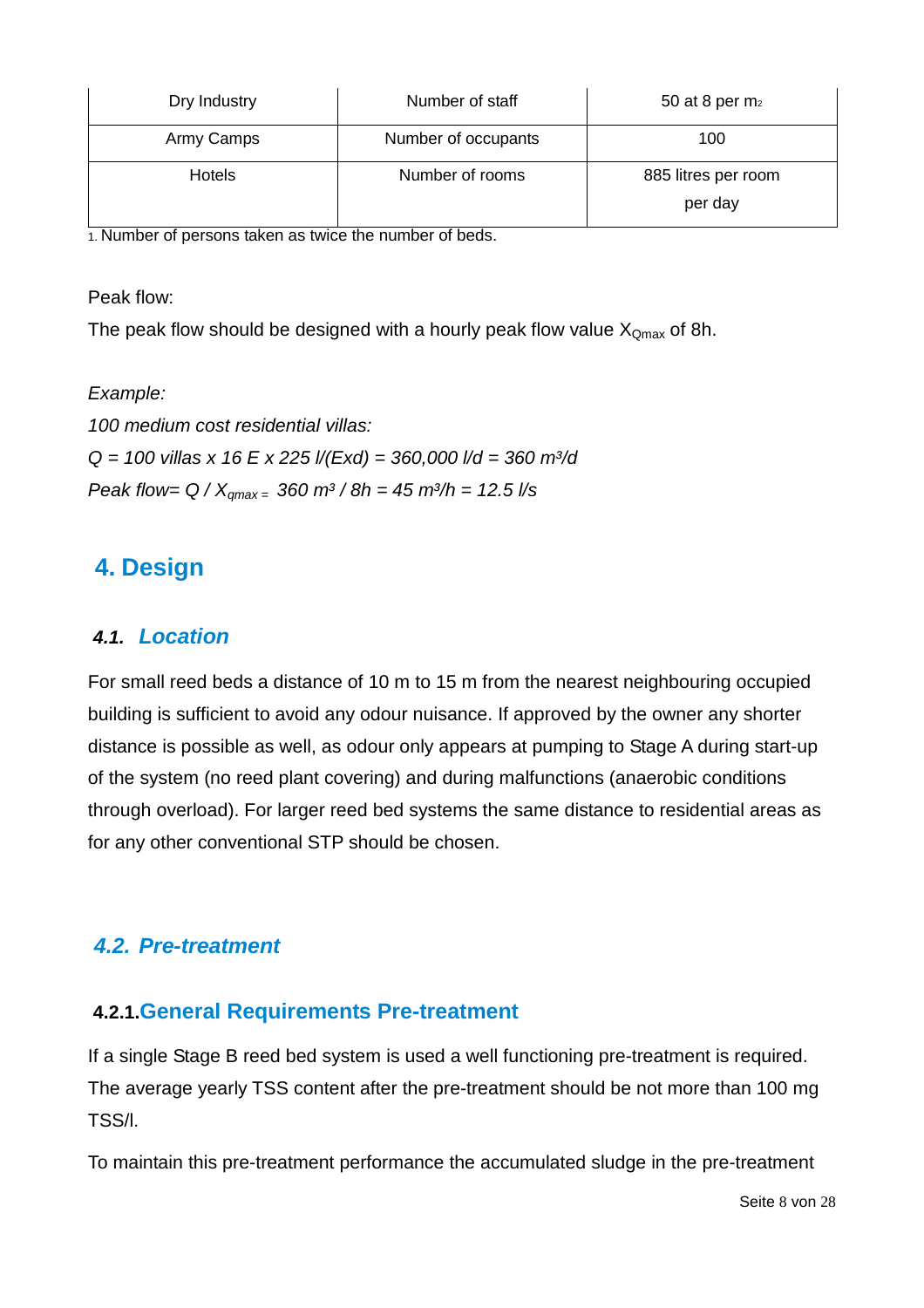must be removed whenever the sludge storage volume (50% of first chamber in a septic tank) is filled (at least every 3 years). Pre-treatment and pump station into the reed bed must be hydraulically not interacting to avoid any suction of sludge or scum into the pump station during pump operation.

If a pre-treatment is connected to a sewer network with the chance of rainwater infiltrating into the sewer network provisions to be made that during a storm water event not the complete pre-treatment volume is flushed out into the reed bed.

#### **4.2.2. Pre-treatment Stage B, small reed beds < 10 E**

For small single Stage B reed beds not exceeding 10 E the pre-treatment can be a 3 chamber septic tank with a volume of  $1500$  I/E, minimum volume 6 m<sup>3</sup>.

The first chamber to have 50% of the total volume.

Example: Villa with 10 inhabitants:  $V_{ST}$  = 10 E x 1500  $V$ E = 15,000 l = 15 m<sup>3</sup> First Chamber 7.5 m<sup>3</sup>, 2<sup>nd</sup> chamber 3.75 m<sup>3</sup>, 3<sup>rd</sup> chamber 3.75 m<sup>3</sup>

#### **4.2.3. Pre-treatment Stage B, reed beds 11-200 E**

For single Stage B reed beds for 11-200 E the pre-treatment can be a 3 Chamber septic tank with a volume of 15  $\text{m}^3$  + 500 l/E above 10 E.

The first chamber to have 50% of the total volume.

Example: Compound with 50 inhabitants:  $V_{ST}$  = 15 m<sup>3</sup> + (50 E – 10 E) x 500  $V =$  = 35 m<sup>3</sup> First Chamber 17.5 m<sup>3</sup>, 2<sup>nd</sup> chamber 8.75 m<sup>3</sup>, 3<sup>rd</sup> chamber 8.75 m<sup>3</sup>

#### **4.2.4. Pre-treatment Stage B, reed beds > 200 E**

For single Stage B reed beds above 200 E the pre-treatment could still be a septic tank or can either be a settling pond or an Imhoff tank where the settling area and the sludge storage area are separated.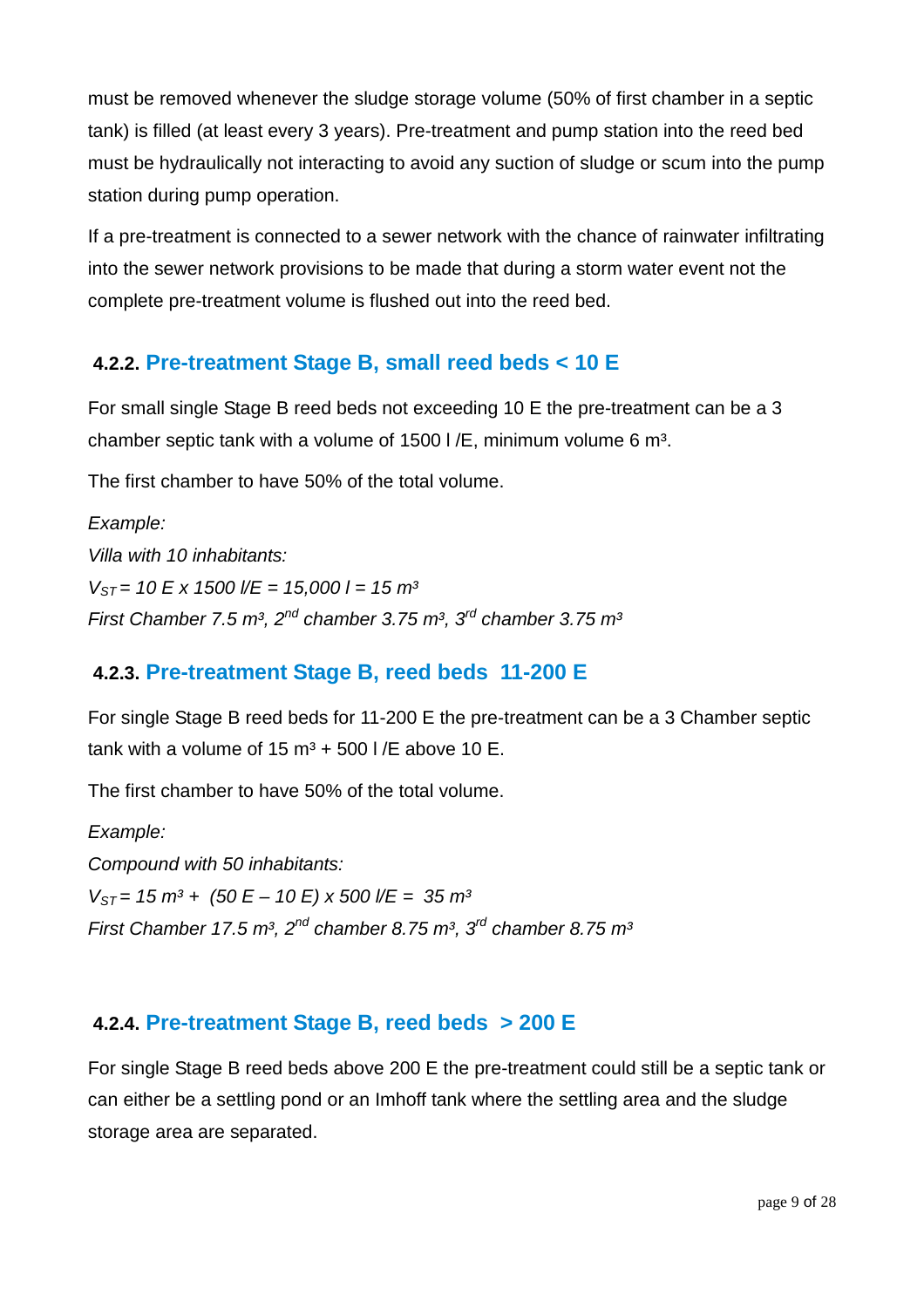Settling pond: 1.5 m<sup>2</sup>/ E. The discharge from sludge or water plants to the reed bed to be avoided.

Imhoff tank: Settling volume > 2 h retention time and volume ≥ 75 l/E. Sludge storage volume ≥ 70 l/E

#### **4.2.5. Pre-treatment double Stage reed beds (Stage A & B)**

Double Stage reed bed systems have Stage A reed bed basins filtering the suspended solids from the waste water and do not need a separation of solids like the single stage reed beds. A separation of solids is even counter productive as suspended solids are required to mix with the dead leaves of the reed plants and build up an organic permeable filter layer above the sand filter.

To avoid blockage of the distribution pipes of Stage A and to have a homogeneous filter layer the raw incoming sewage to be run through a cutting devise before entering the Stage A. In smaller system this cutting devices is build into the submersible sewage pumps lifting the raw sewage into the Stage A basins. In lager systems the pumps with higher flow capacities are not available with an in-build cutting device and the cutting devise must be a separate rotor rake installed after the pumps.

In large systems ( $> 200$  m<sup>3</sup>/day) the raw sewage lift station can be equipped at the inlet with a course basket screen to protect the lifting pumps from blockage and reduce the maintenance works to a minimum.

#### **4.3. Pump-station**

#### **4.3.1.General Requirements pump station**

In areas with enough natural slope reed beds can be build without any pumps. The sewage can flow by gravity through the pre-treatment into the reed beds or directly into stage A. As the Stage A needs to be charged in batches and a batch feed is also recommended into single stage systems to increase oxygen input the sewage must be fed into the reed beds with the help of a siphon system. Special siphon system are available from specialized companies.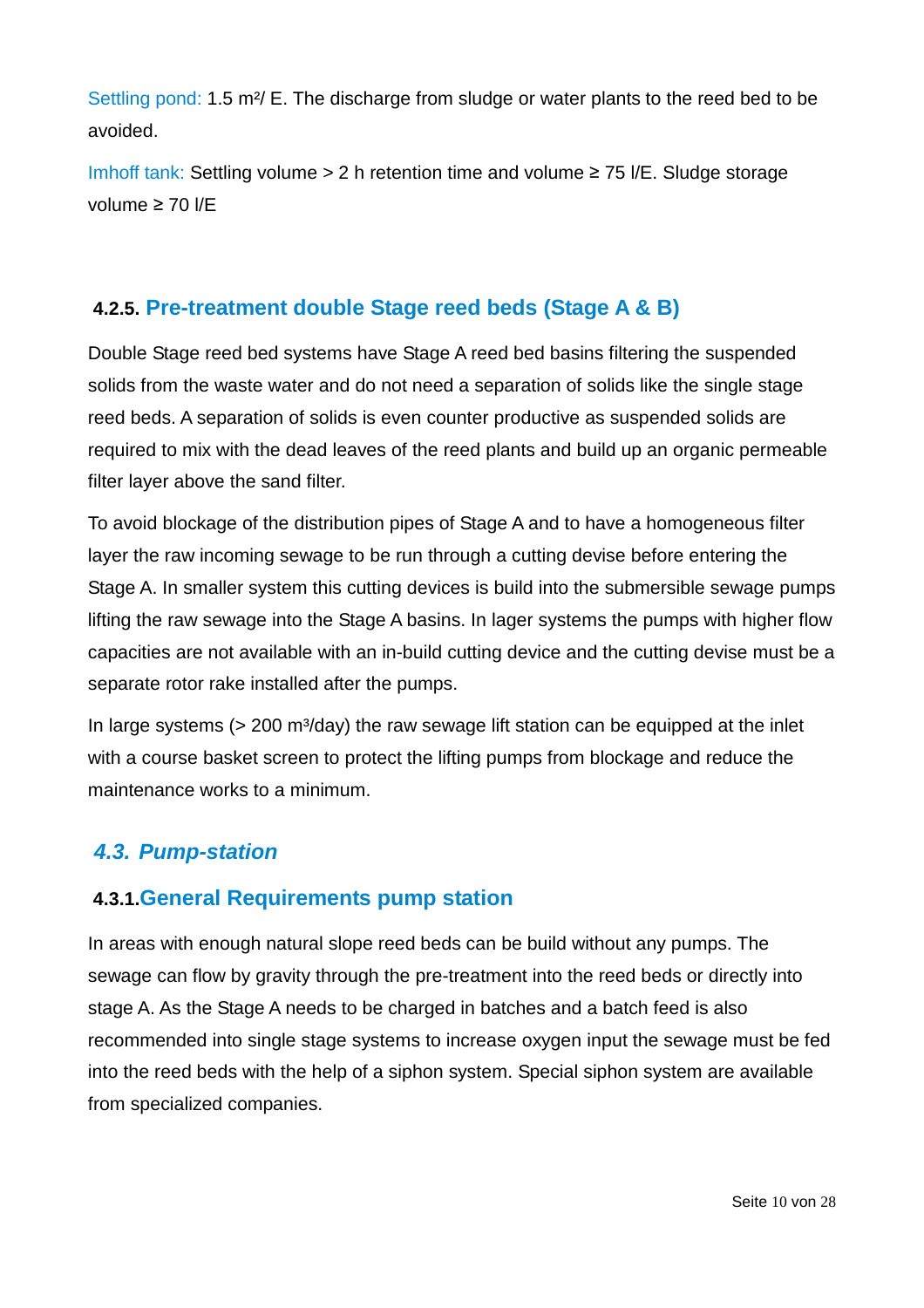#### **4.3.2. Pump station Stage A**

As the sludge accumulating on Stage A needs to de-water and mineralize at least 2 Stage A basins to be build in small systems and at least 3 in larger systems.

30 – 50 % of the basins are under operation per day, the remaining are under rest to give time for the sludge to de-water and to allow air to infiltrate into the filter to avoid anaerobic conditions.

The basins under operation to be charged with at least 15 l/m² with each batch to insure an even distribution of the waste water over the complete surface.

Also there should be not more than 6 batches per basin per day to give time between the batches for air to infiltrate into the filter.

To determine the required volume of the pump station for Stage A the daily volume of waste water divided by the total number of Stage A basins (divided by number of basins charged at the same time) divided by 6 gives the required wet volume:

$$
V_{\text{PstA}} = Q_{D} / (n_{BA} / n_{BAO}) / 6
$$

Example: Compound with 50 inhabitants:  $Q_D = 50$  E x 225 l/(Exd)= 11.25 m<sup>3</sup>/d Chosen number of Stage A basins (not less than 2 in small systems):3 Chosen number of Stage A basins charged at the same time: 1  $V_{PstA}$  =11.25 m<sup>3</sup>/d / (3/1) / 6 = 0.625 m<sup>3</sup>

#### **4.3.3. Pump station Stage B**

Each Stage B basins should also be not charged with more than 6 batches per day.

To determine the required volume of the pump station for Stage B the daily volume of waste water divided by the total number of Stage B basins (divided by the number of basins charged at one time), divided by 6 batches per day gives the required wet volume:

 $V_{\text{PstB}} = Q_{\text{D}} / (n_{\text{BB}} / n_{\text{BBO}}) / 6$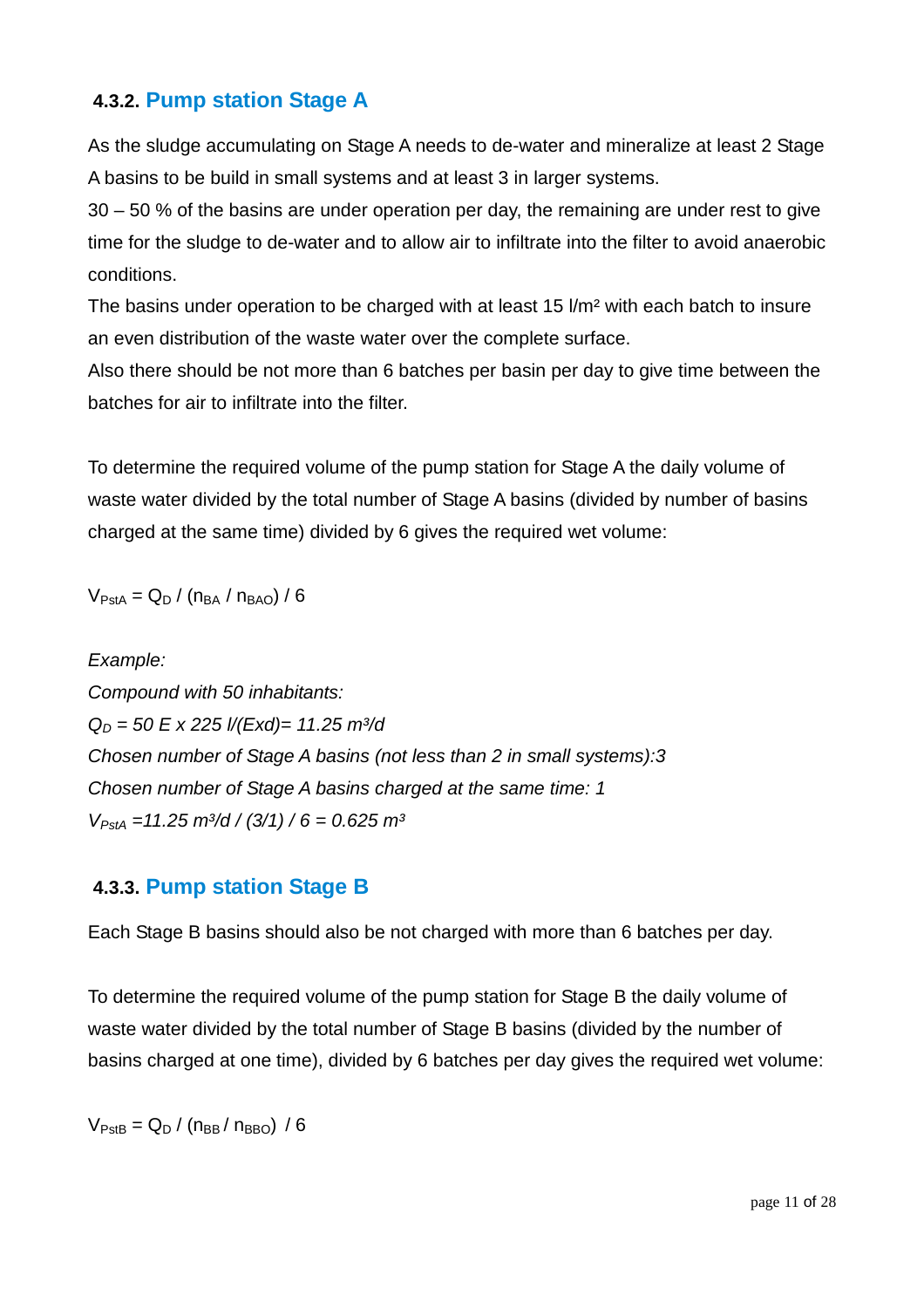Example: Compound with 50 inhabitants:  $Q_D = 50$  E x 225 l/(Exd)= 11.25 m<sup>3</sup>/d Chosen number of Stage B basins: 2 Chosen number of Stage B basins charged at one time: 2  $V_{PstB} = 11.25 \text{ m}^3/\text{d} / (2 / 2) / 6 = 1.875 \text{ m}^3$ 

Additional each batch should charge the reed bed basin surface under operation with not less than 10 l/m².

#### **4.4. Reed Bed Basins**

#### **4.4.1. Stage A**

The most important factor for the design of the reed bed basins is the surface area. The Stage A total reed bed surface area will be calculated according to the hydraulic and organic load. The result with the higher number will be used.

The hydraulic load should be not more than  $80 - 120$  I / (m<sup>2</sup> x day) The organic load should be not more than 50 - 100 g COD / (m² x day)

Example: Compound with 50 inhabitants: Design according to hydraulic load:  $Q_D = 50$  E x 225 l/(Exd)= 11250 l/d  $A_{\text{Abwdraultic}} = 11250$  I/d / 80 I/(m<sup>2</sup>x d) = 140 m<sup>2</sup>

Design according to organic load:  $A_{Aoronic}$  = 50 E x 120 g COD (E x d) / 50 g COD / (m<sup>2</sup> x d) = 120 m<sup>2</sup>

Required surface area: 140 m² Chosen number of basins : 3 Area of each Stage A basin: 46.7 m²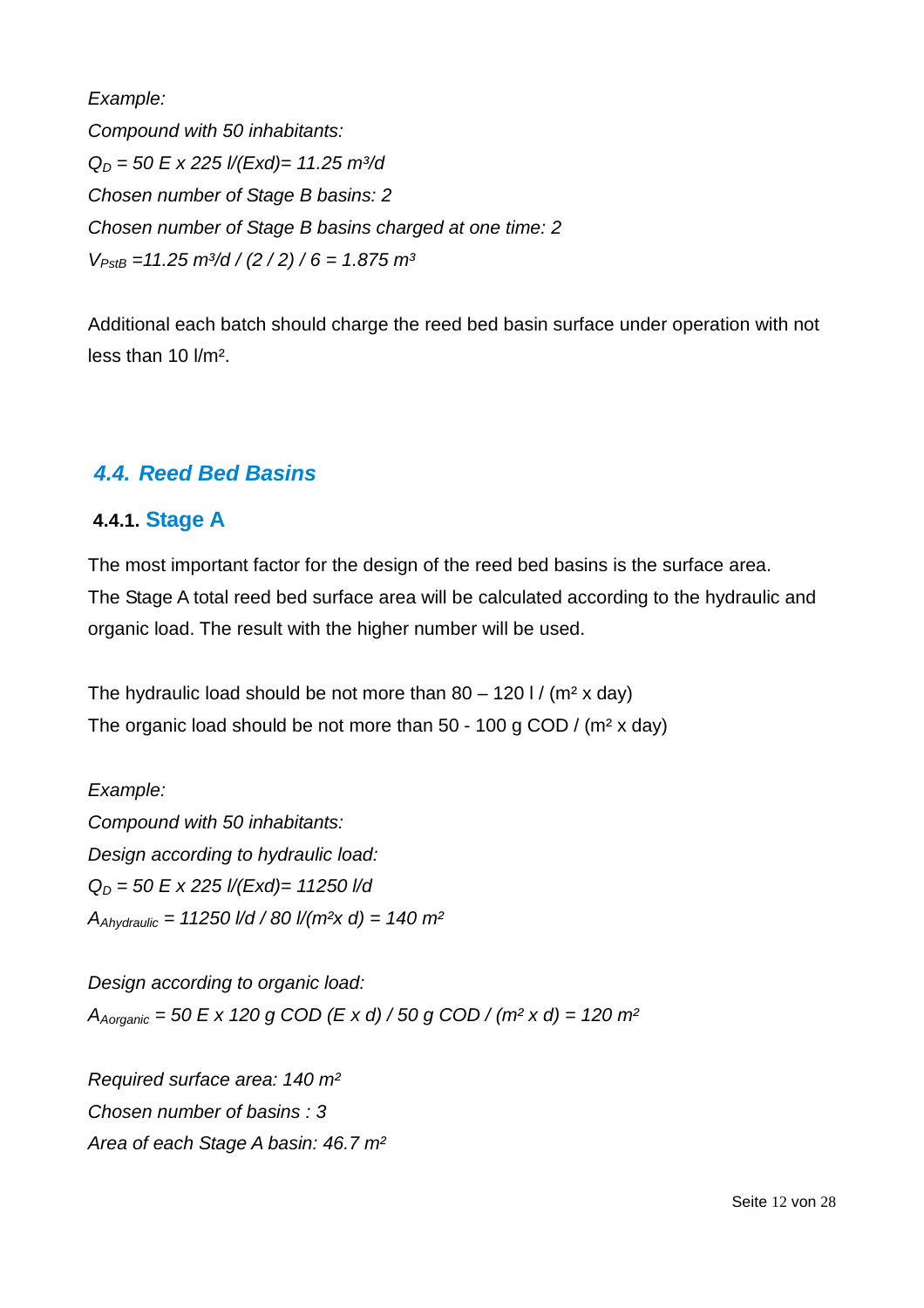#### Chosen area of each Stage A basin: 50 m²

Stage A distribution points.

The raw waste water is distributed on the Stage A with elevated pipes. The discharge points must be evenly distributed on the surface with a maximum surface area for each distribution point of 60 m² and a minimum number of 2 distribution points for each basin.

Example: Chosen area of each Stage A basin: 50 m² Number of distribution points: 50 m $^{2}/60$ m $^{2} = 0.83$ Chosen number of points: 2 (not less than 2)

#### **4.4.2. Stage B vertical flow**

Stage B basins after Stage A basins: The hydraulic load should be not more than  $60 - 80$  I / (m<sup>2</sup> x day)

Single Stage B basins, after pre-treatment: The hydraulic load should be not more than  $60 - 80$  I / (m<sup>2</sup> x day) The organic load should be not more than 15 - 20 g COD / (m² x day)

Example:

Compound with 50 inhabitants, Stage B Reed Bed after septic tank: Design according to hydraulic load:  $Q_D = 50$  E x 225 l/(Exd)= 11250 l/d  $A_{\text{Bhvdraulic}} = 11250$  I/d / 60 I/(m<sup>2</sup>x d) = 187.5 m<sup>2</sup>

Design according to organic load:  $A_{Boronic}$  = 50 E x 80 g COD (E x d) / 15 g COD / (m<sup>2</sup> x d) = 266 m<sup>2</sup>

Required surface area: 266 m² Chosen number of basins : 2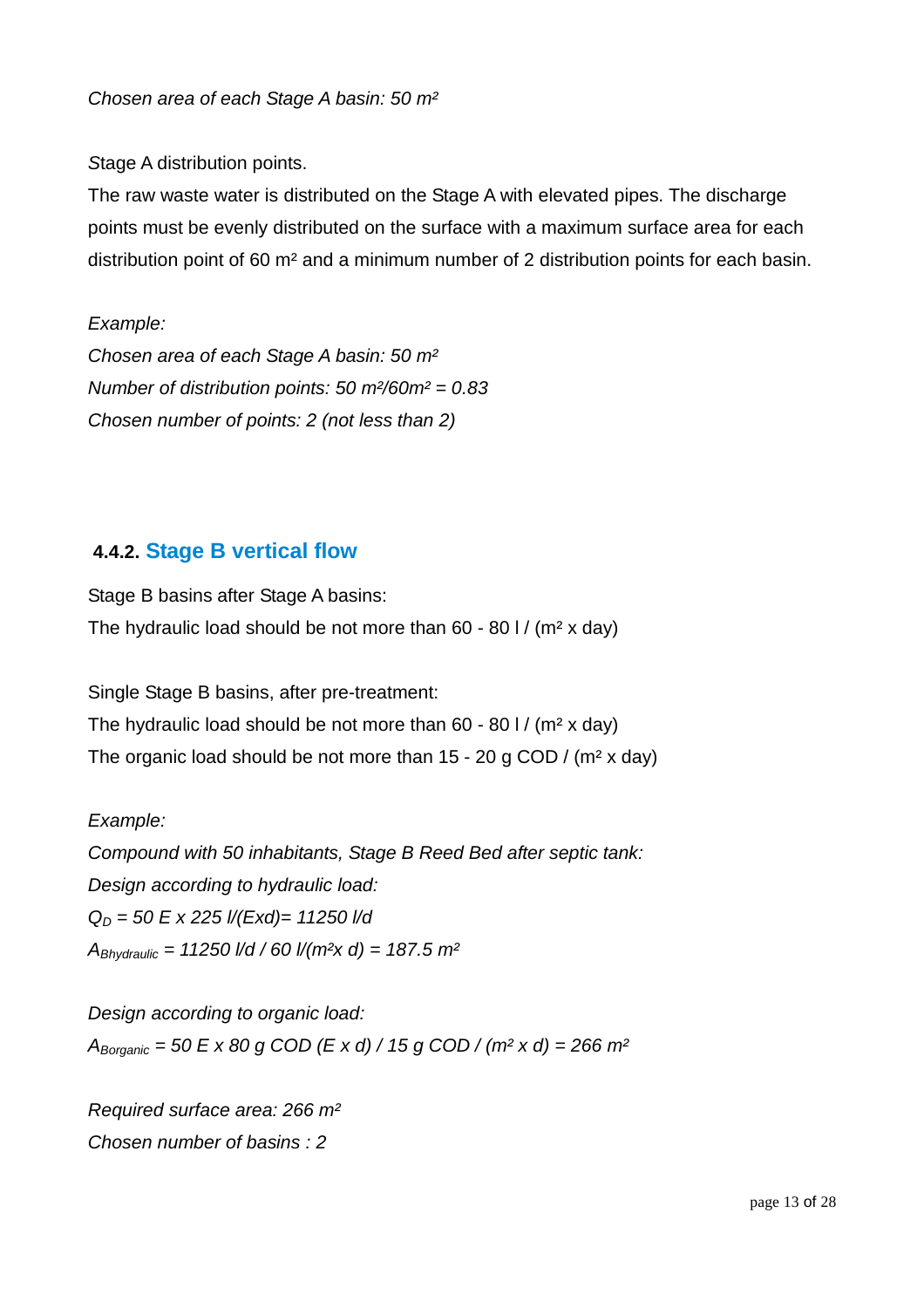Area of each Stage B basin: 133 m² Chosen area of each Stage B basin: 135 m²

#### **4.4.3. Stage B horizontal flow**

Stage B horizontal flow basins after Stage A basins: The hydraulic load should be not more than  $401/$  (m<sup>2</sup> x day)

Single Stage B basins horizontal flow, after pre-treatment: The hydraulic load should be not more than 40 l / (m² x day) The organic load should be not more than 15 g COD /  $(m^2 x day)$ 

Hydraulic calculation to be done to prove the horizontal hydraulic flow through the filter layer. kf value of filter material (m/s) to be reduced for the calculation by one power ten to the original value before installation.

#### Example:

Compound with 50 inhabitants, Stage B Reed Bed horizontal flow after septic tank: Design according to hydraulic load:  $Q_D = 50$  E x 225 l/(Exd)= 11250 l/d  $A_{\text{Bhvdraulic}} = 11250 \frac{1}{d}$  / 40  $\frac{1}{m^2}$  d) = 281.25 m<sup>2</sup>

Design according to organic load:  $A_{Borqanic}$  = 50 E x 80 g COD (E x d) / 15 g COD / (m<sup>2</sup> x d) = 266 m<sup>2</sup>

Required surface area: 281.25 m² Chosen number of basins : 2 Area of each Stage B basin: 140.63 m² Chosen area of each Stage B basin: 145 m²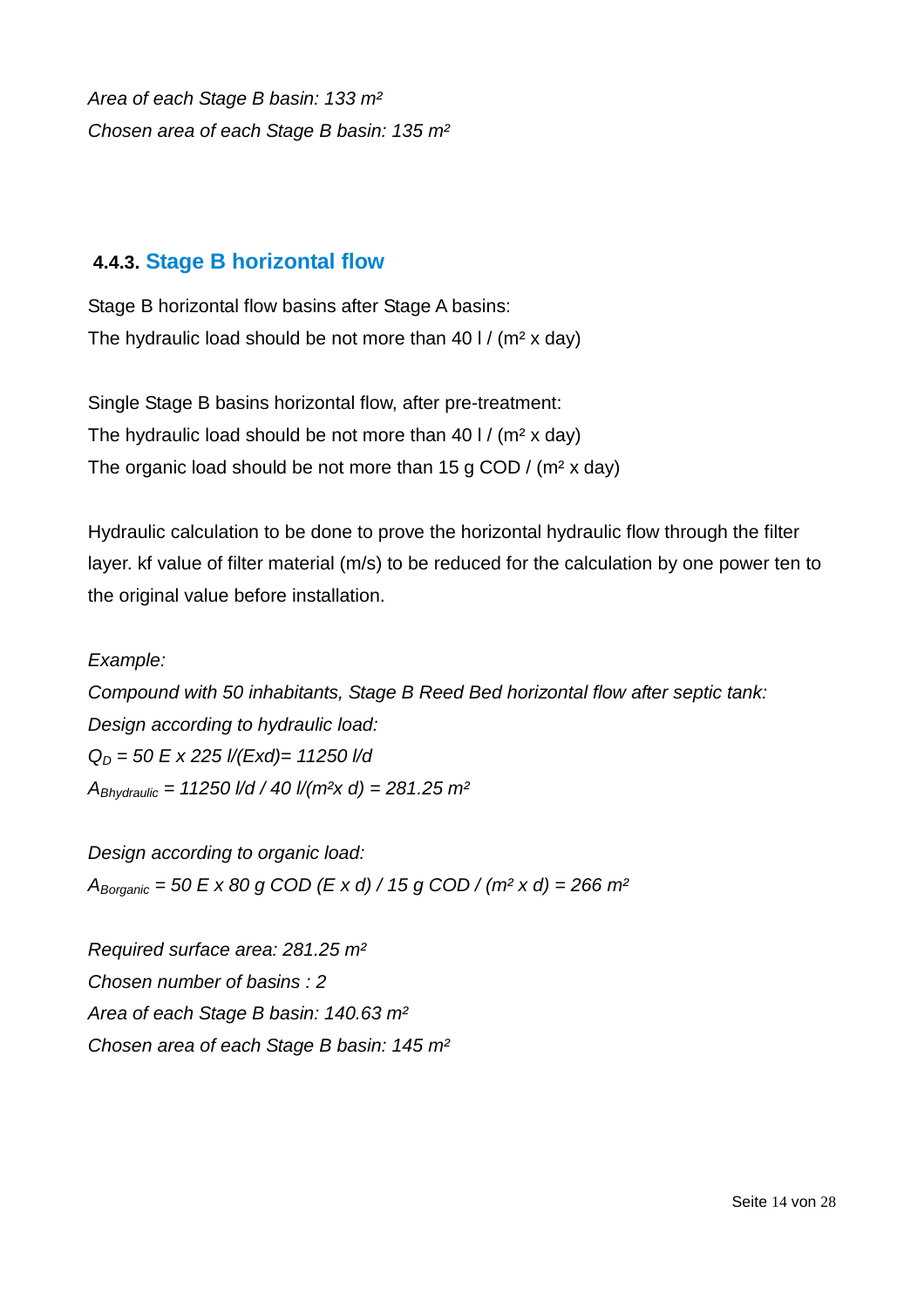#### **4.5. Mechanical Equipment**

#### **4.5.1. Stage A**

The Stage A pumps should have at minimum the capacity of the peak flow.

And as well should pump the volume of the pump station within  $10 - 15$  min onto the reed bed basins.

The pumps to be equipped with a cutting device or in larger systems a rotor rake to be installed after the pumps.

Example: Compound with 50 inhabitants:  $Q_D = 50$  E x 225 l/(Exd)= 11.25 m<sup>3</sup>/d Peak flow =  $11.25 \text{ m}^3 / 8h = 1.4 \text{ m}^3/h = 0.4 \text{ l/s}$ Flow capacity of pump  $Q_{PA} = V_{PstA}$  / 10 min  $V_{PstA} = 0.625 \, m^3 \, (4.3.2.)$  $Q_{PA} = 0.625 \text{ m}^3 / 10 \text{ min} = 0.0625 \text{ m}^3/\text{min} = 1.04 \text{ l/s}$ Chosen flow of distribution pump Stage  $A = 1.5$   $\frac{1}{s}$ 

#### **4.5.2. Stage B horizontal flow**

The pump should pump the volume of the pump station within  $10 - 15$  min onto the reed bed basins.

Example: Compound with 50 inhabitants:  $Q_D = 50$  E x 225 l/(Exd)= 11.25 m<sup>3</sup>/d Flow capacity of pump  $Q_{PB} = V_{PstB} / 10$  min  $V_{PstB} = 1.875 \, m^3 \, (4.3.3)$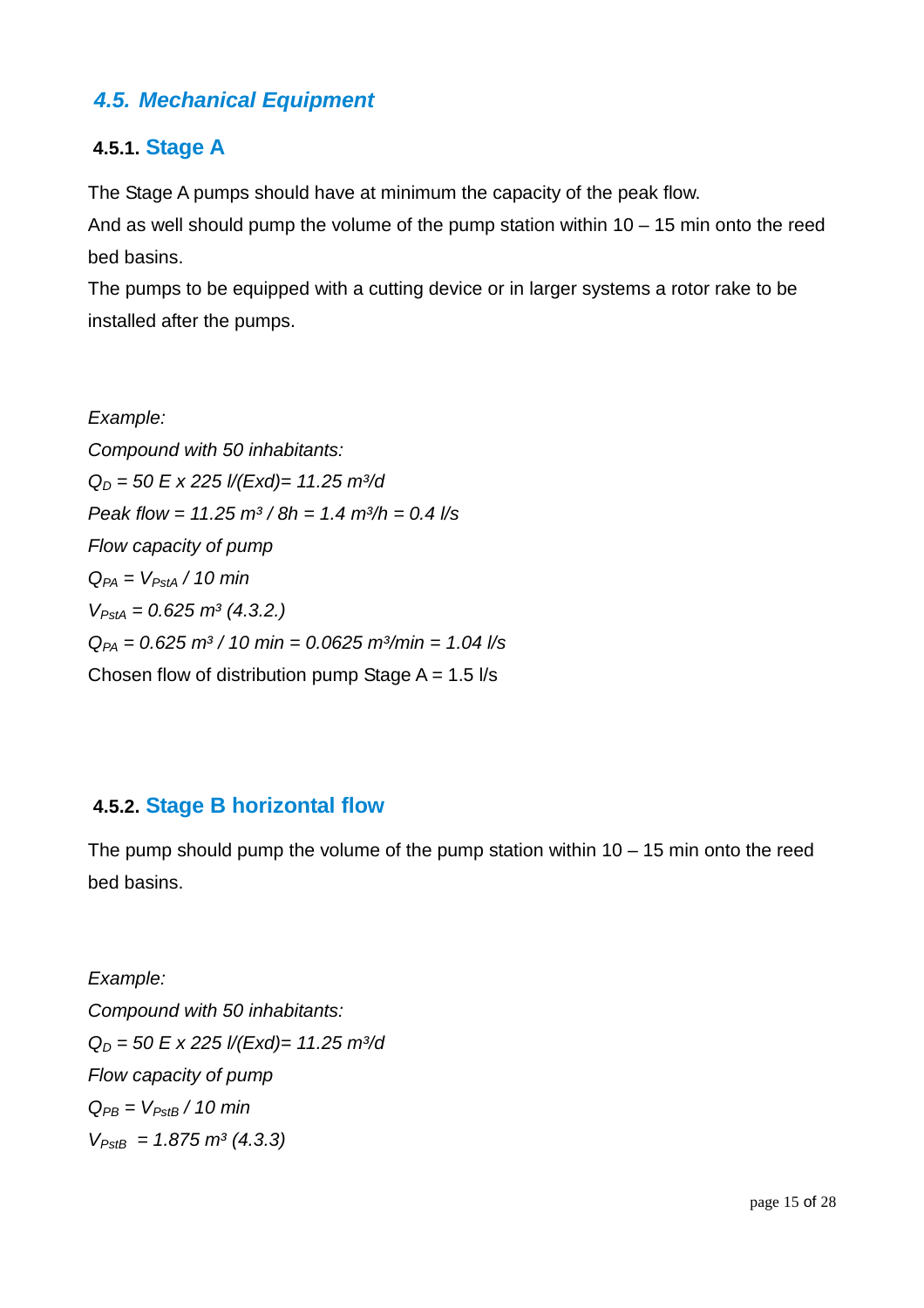$Q_{PR} = 1.875 \text{ m}^3 / 10 \text{ min} = 0.1875 \text{ m}^3/\text{min} = 3.125 \text{ Ns}$ 

Chosen flow of distribution pump Stage  $B = 3.2$  I/s

#### **4.5.3. Stage B vertical flow**

The distribution of the waste water onto Stage B basins is done either with perforated pipes or with spray nozzles. The pump can be a submersible drainage pump, best to use a contractor pump.

The holes in the perforated pipes and also in the nozzles should have a minimum diameter of 8 mm. The area served by one hole should not be more than 5m². If nozzle are used the area irrigated by one nozzle to be less than 12 m².

The flow of one hole or spray nozzle is about 0.2 l/s.

The flow capacity of the Stage B pumps perforated pipe distribution:

 $Q_{PBV} = A_{BO} / 5$  m<sup>2</sup> x 0.2 l/s. Example: Compound with 50 inhabitants: Number of Stage B basins: 2 Chosen area of each Stage B basin: 145 m² Stage B basins under operation at once: 2  $Q_{PBV} = A_{B0} / 5$  m<sup>2</sup> x 0.2 l/s = (2 x 145 m<sup>2</sup>) / 5 m<sup>2</sup> x 0.2 l/s = 11.6 l/s Chosen flow of distribution pump Stage  $B = 12$  I/s

The flow capacity of the Stage B pumps with nozzles:

 $Q_{PBV} = A_{BO} / 12$  m<sup>2</sup> x 0.2 l/s.

Example: Compound with 50 inhabitants: Number of Stage B basins: 2 Chosen area of each Stage B basin: 145 m²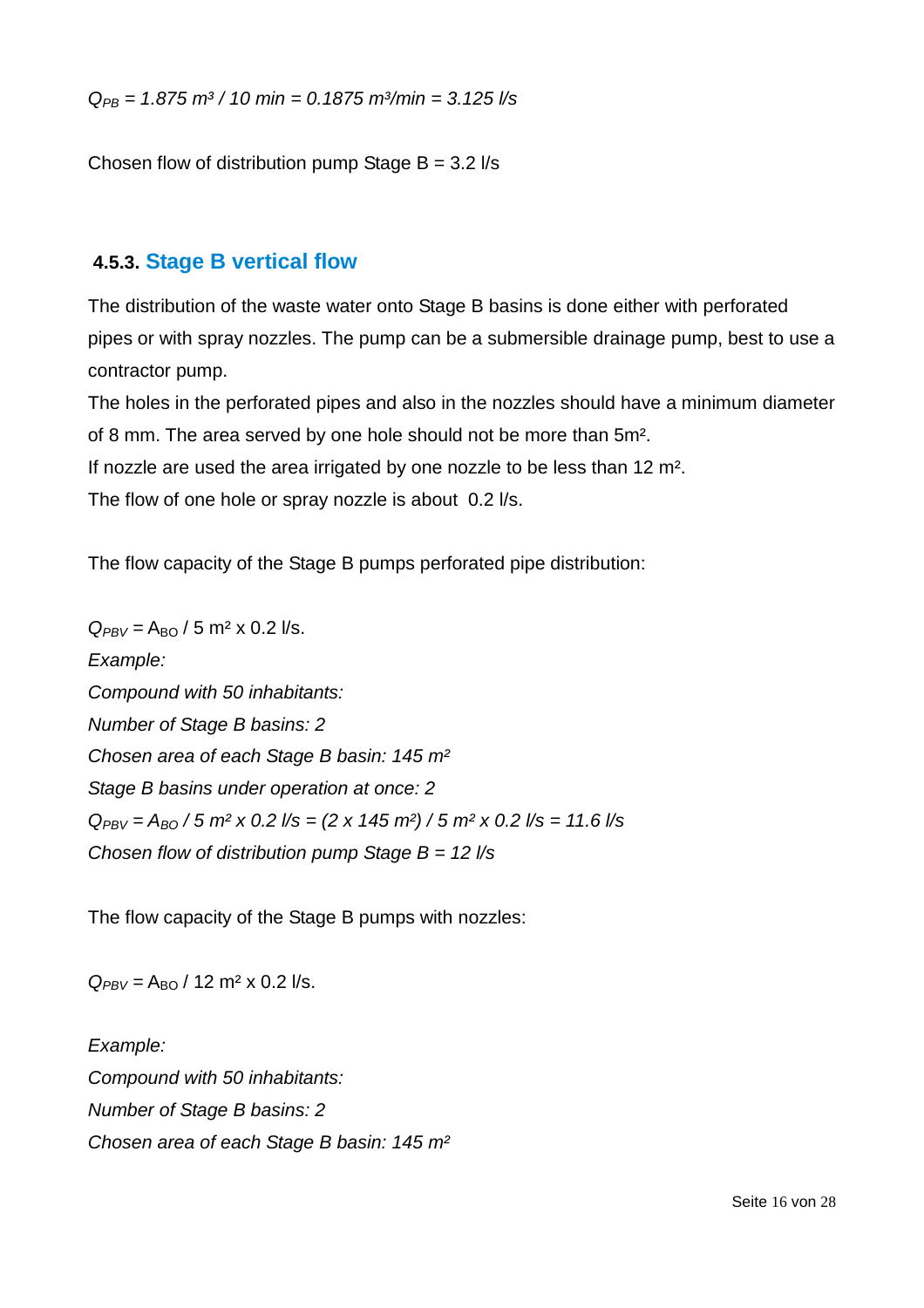Stage B basins under operation at once: 2  $Q_{PN} = A_{BO}$  / 12 m<sup>2</sup> x 0.2 l/s = (2 x 145 m<sup>2</sup>) / 12 m<sup>2</sup> x 0.2 l/s = 4.8 l/s Chosen flow of distribution pump Stage  $B = 5$  //s

#### **4.5.4. TSE discharge pumps**

The drainage outflow of the Stage B basins to be pumped into an irrigation storage tank or can flow into a soak away pit.

If pumped into an irrigation tank a drainage pump can be used with the capacity to pump the daily amount within 10 hours.

 $Q_{PTSE} = Q_D / 10h$ Example: Compound with 50 inhabitants:  $Q_D = 50$  E x 225 l/(Exd)= 11.25 m<sup>3</sup>/d  $Q_{PTSE} = Q_D / 10h$ Flow capacity of TSE pump  $Q_{PTSE} = 11.25 \text{ m}^3 / 10h = 1.125 \text{ m}^3/h = 0.3125 \text{ l/s}$ 

# **5. Construction**

#### **5.1. Excavation & dams**

The most cost effective way of basin construction is the use of excavated material to build a surrounding dam for the basins. Excavation level should be above ground water table.

Other options is the use of block work walls if the soil is not compact-able or the area is limited. The Stage A basins to be build with a free board of at least 50 cm, the Stage B basins with 30cm.

#### **5.2. Lining**

The most cost effective way of basin insulation is the use of PVC or HDPE lining. Liner to be not less than 1mm. Liner to be protected by geotextile against the soil. Geotextile not less than 300 g/m².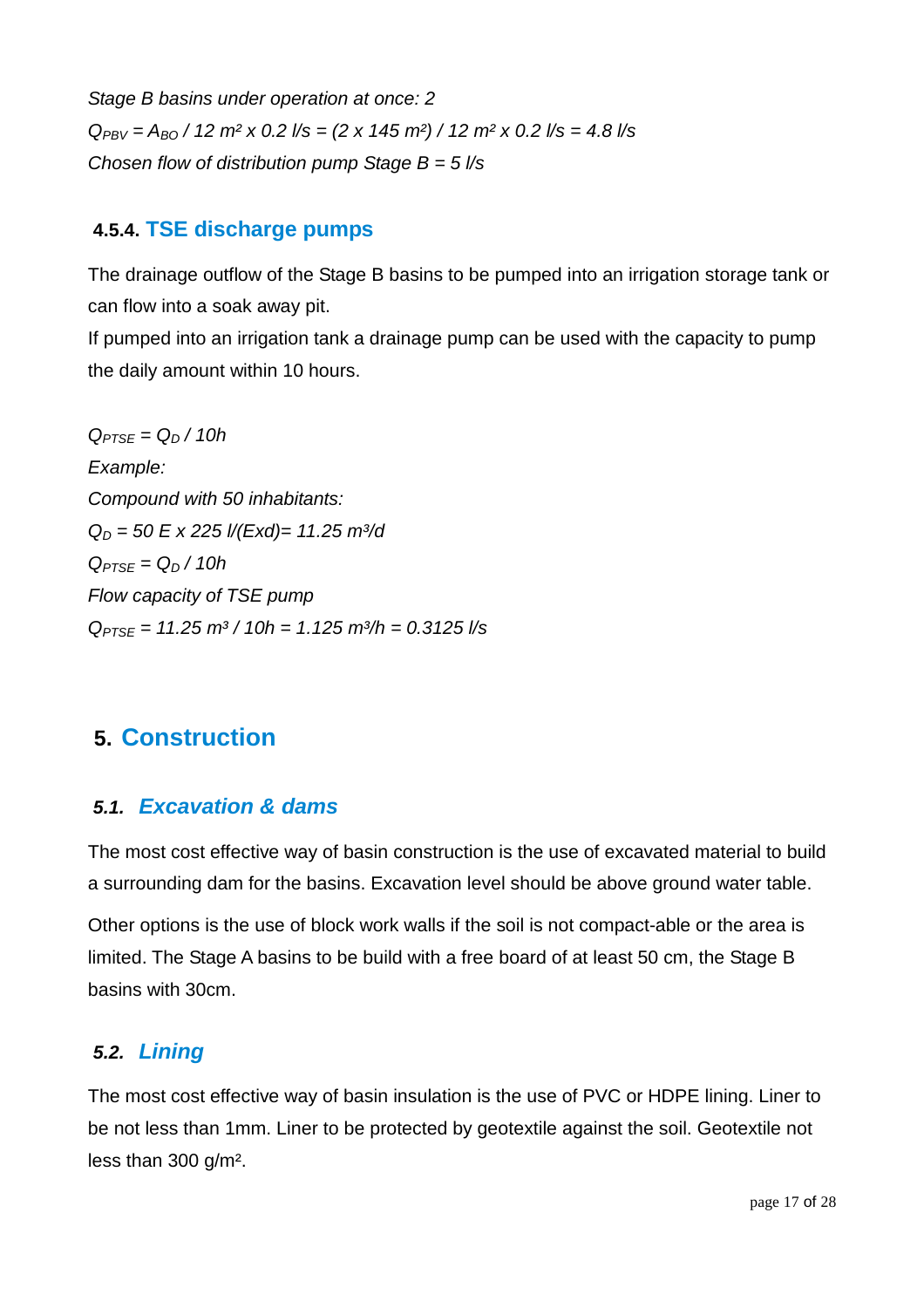#### **5.3. Piping**

Drainage pipes can be slotted PVC soil pipes. Distribution pipes Stage A are also PVC Pipes, as exposed to the sun these once to be Class D.

Drainage pipe distance not more than 5m. Each drainage pipe to have a vent pipe. A control manhole inside the basins ease the flushing of the drainage pipes. Water level in the basins to be adjustable from 10 cm above sand filter layer to bottom of basin.

Distribution pipes Stage B made from PVC or HDPE pipes (Irrigation pipes).

#### **5.4. Filter layer**

#### **5.4.1. Filter layer general**

In the inlet and outlet area of horizontal flow reed beds graded grain sizes to be used to separate the filter layer from the course inlet and outlet gravel filter. The inlet pipe structure and inlet gravel filter layer to have enough pore space to accommodate the complete inflow batch and distributing it over the complete width of the basin without waste water leaking to the surface.

The filter layer itself to be double washed natural or crushed sand material with the following characteristics:

#### **SOIL CHARACTERISTICS OF SAND :**

 $kf = 10^{-4} - 10^{-3}$  m/s 0.1 mm ≤ d10 ≤ 0.4 mm

**(Diameter at 10% passing at sieve analyse to be between 0.1mm and 0.4mm)**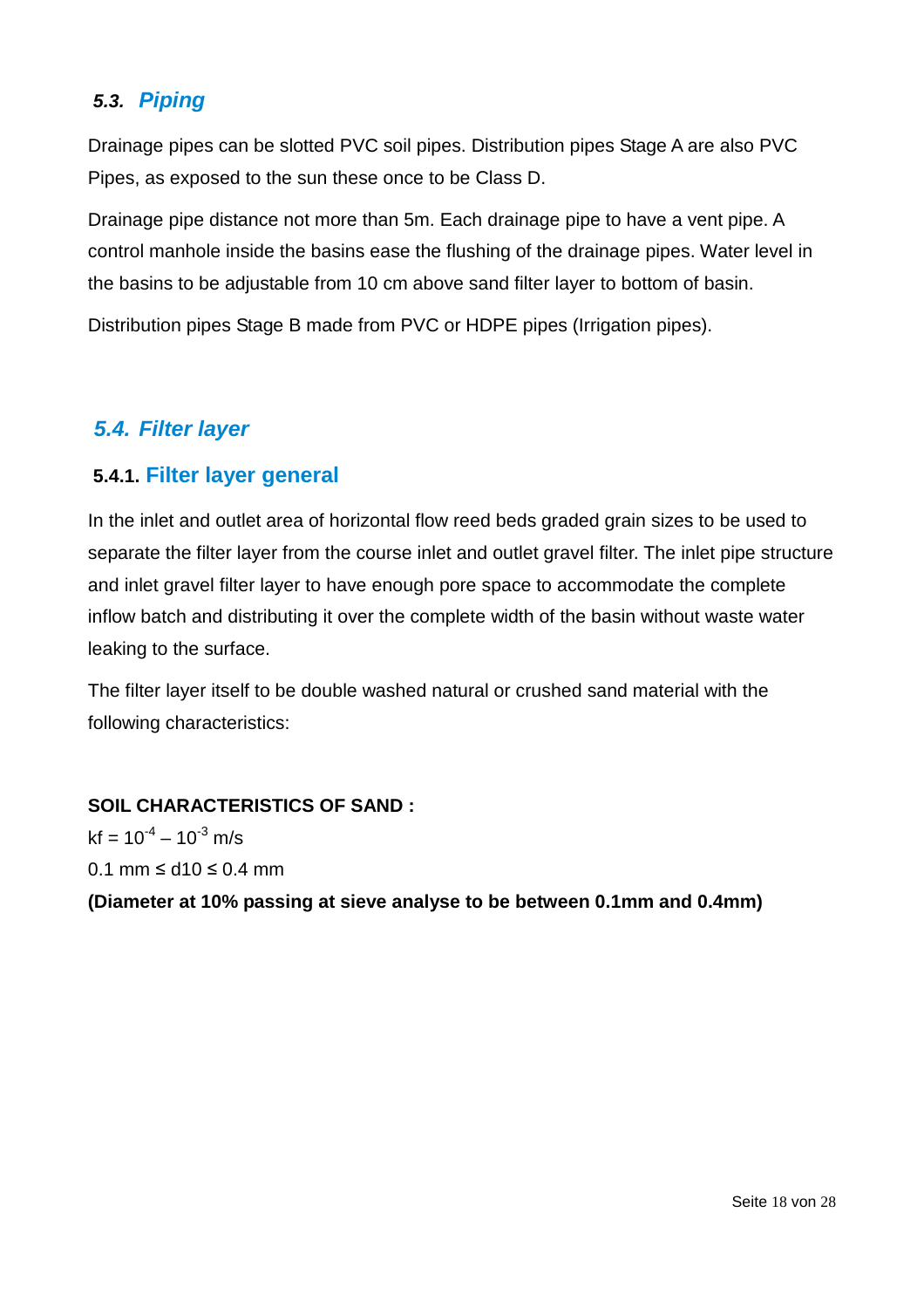

**Recommended grain size distribution of sand in subsurface flow CWs (Platzer, 1998). The sieving curve of the sand should lie between the two curves indicated in the graph.** 

#### **GRAVEL**

The gravel layer to be of two different size:

First layer to cover the drainage pipes:

Approx. 15 - 30 cm layer crushed or natural gravel 9mm – 30mm size (¾ inch gravel), this layer to balance the slope of the basin and surface of this layer will be on one level.

Second layer above the first, separating first gravel and sand layer:

Approx. 10 – 15 cm layer crushed or natural gravel 2mm – 15mm size (3/8 inch gravel)

#### **5.4.2. Filter layer**

|                         | Stage A      | Stage B vertical | Stage B horizontal |
|-------------------------|--------------|------------------|--------------------|
| Filter sand             | $\geq 30$ cm | $\geq 60$ cm     | $\geq 60$ cm       |
| Gravel layer 2          | $\geq 10$ cm | $\geq 10$ cm     |                    |
| Gravel layer 1 (bottom) | $\geq$ 15 cm | $\geq$ 15 cm     |                    |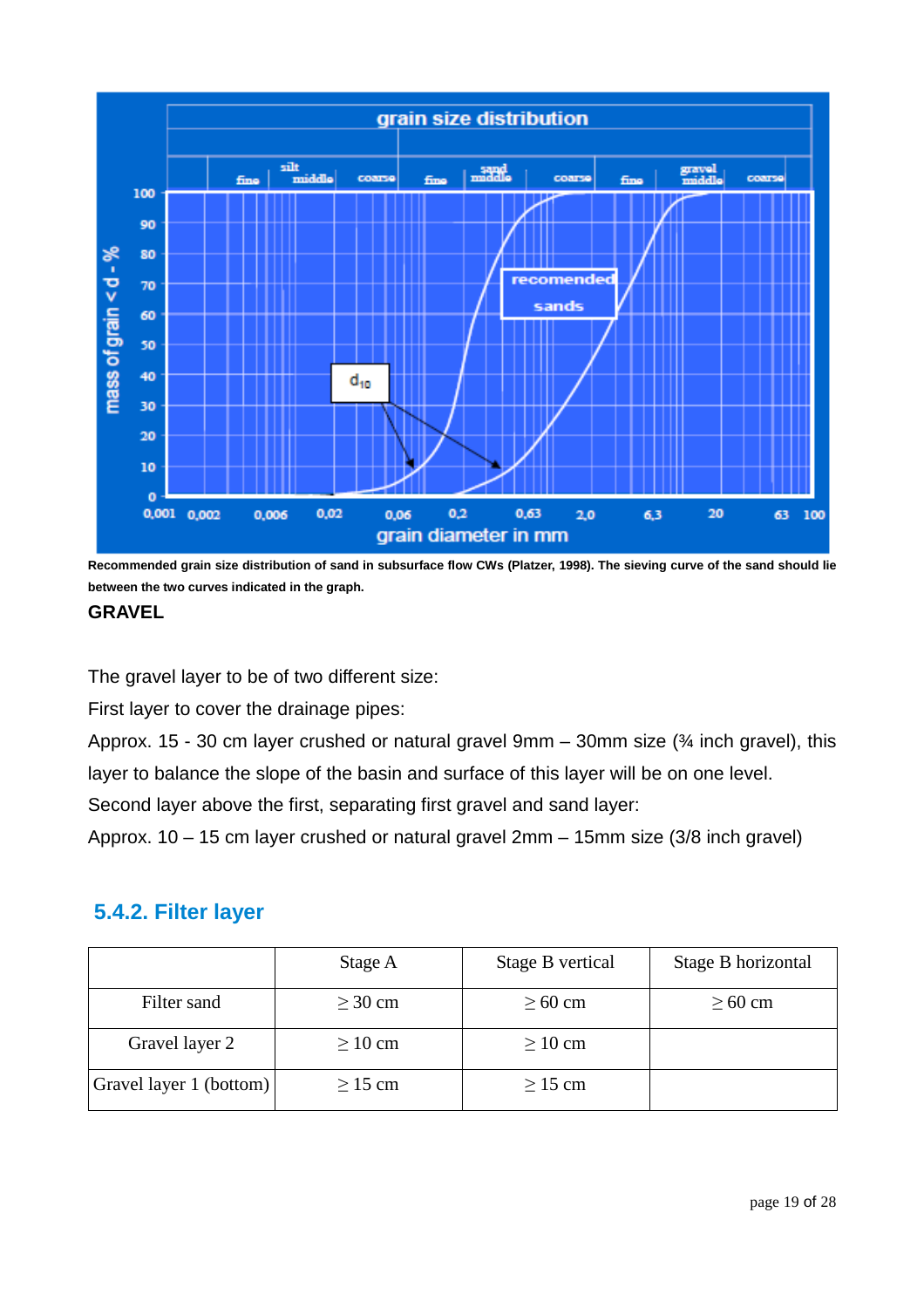#### **5.5. Plants**

The most efficient plant is the reed plant (Phragmites communis).  $4 - 6$  pcs /m<sup>2</sup>. Best is to use potted plants, which can be planted all year long.

After planting filter layer to kept wet for at least 6 month.

Fresh planted basins to be fenced against goats and camels.

#### **5.5.1. Return flow**

A return flow from the effluent back to the inflow (septic tank or Stage A pumping chamber) will support the start-up phase and the Denitrifictation. Up to 100% return flow should be adjustable by valves.

#### **5.5.2. Disinfection**

Reed beds reducing pathogens already by  $1.5 - 2.5$  power of ten, but if the TSE be used for unrestricted irrigation a disinfection step (Chlorination, UV) to be added.

#### **6. Operation**

#### **6.1. General**

An operational manual to be handed over by the designer/contractor to the owner and operator. Training of operator by reed bed experienced engineer.

A reed bed experienced company to supervise the operation (maintenance contract to be signed). At least once a year the system to be checked by a professional reed bed expert.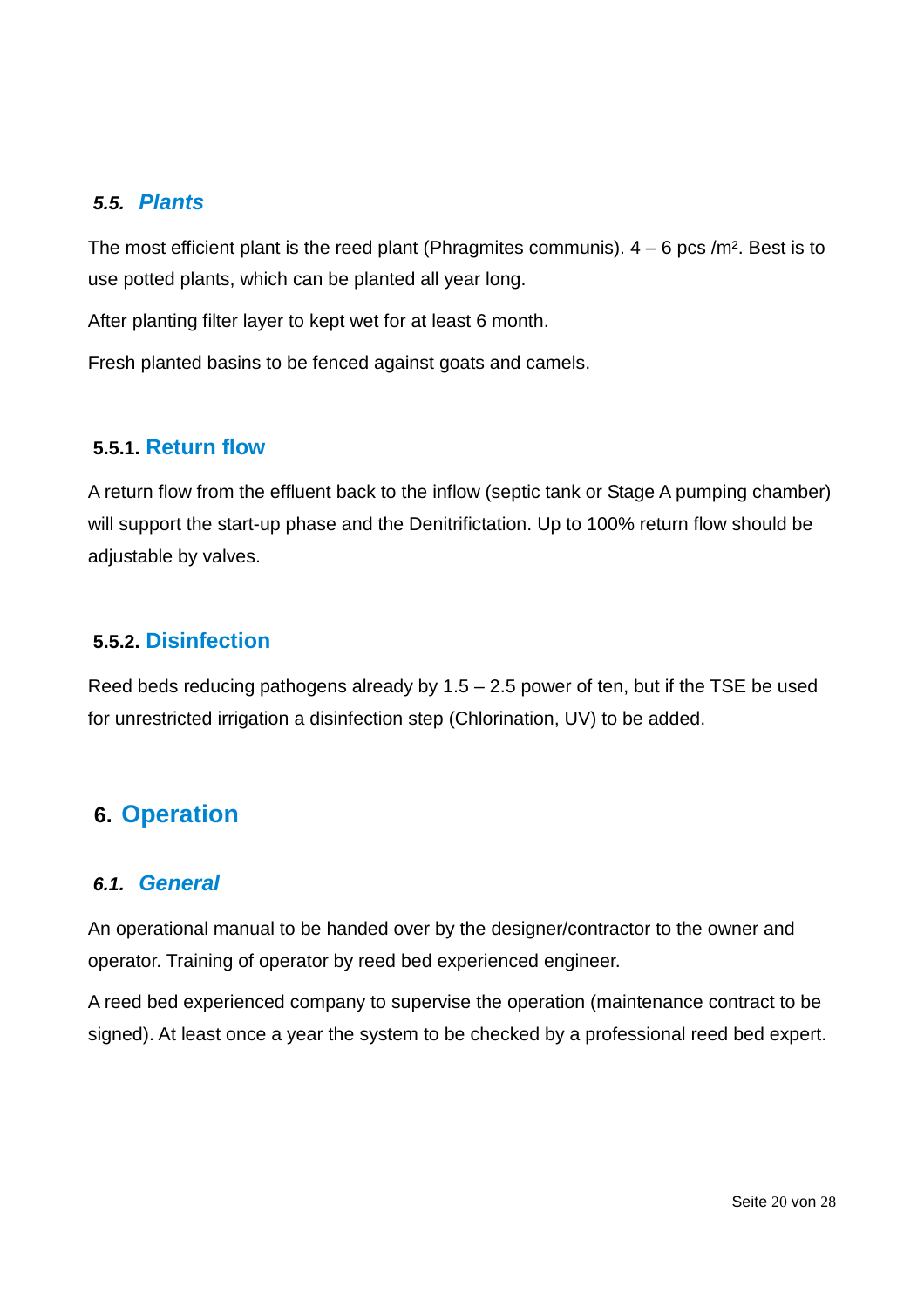## Operational works

| <b>Plant component</b>               | <b>Work</b>                                      | <b>Frequenz</b>                      | <b>Comment</b>                                 |
|--------------------------------------|--------------------------------------------------|--------------------------------------|------------------------------------------------|
| Pre-treatment                        | <b>Visual check</b>                              | monthly                              |                                                |
| Pre-treatment                        | Sludge removal                                   | as required                          | 1 <sup>st</sup> chamber filled by<br>50%       |
| <b>Bascet screen</b>                 | Cleaning                                         | daily                                |                                                |
| Pumps                                | visual check                                     | weekly                               |                                                |
| <b>Chamber A</b>                     | Removal of scum                                  | monthly                              |                                                |
| <b>Distribution valves</b>           | Operate accoring to                              | daily                                | larger systems                                 |
| Stage A, manual                      | distribution schedule                            |                                      | equipped with                                  |
|                                      |                                                  |                                      | automatic valves                               |
| Drainage control<br>manholes         | visual check                                     | weekly                               |                                                |
| Drainage pipes                       | flushing                                         | yearly                               |                                                |
| Distribution system<br>Stage A and B | visual check, flushing                           | $\frac{1}{2}$ year                   |                                                |
| <b>Basins</b>                        | Check water level                                | weekly                               |                                                |
| Dams                                 | Trimming reed plants                             | weekly                               | cutting plants<br>growing out of the<br>basins |
| <b>Reed plants</b>                   | Cutting and removal<br>of reed plants            | every 3 <sup>rd</sup> year           |                                                |
| Operation manual                     | filling                                          | daily / weekly /<br>monthly / yearly | depends on size of<br>system                   |
| In- and outflow                      | On site sampling: pH, daily / weekly /<br>TDS, t | monthly / yearly                     | depends on size of<br>system                   |